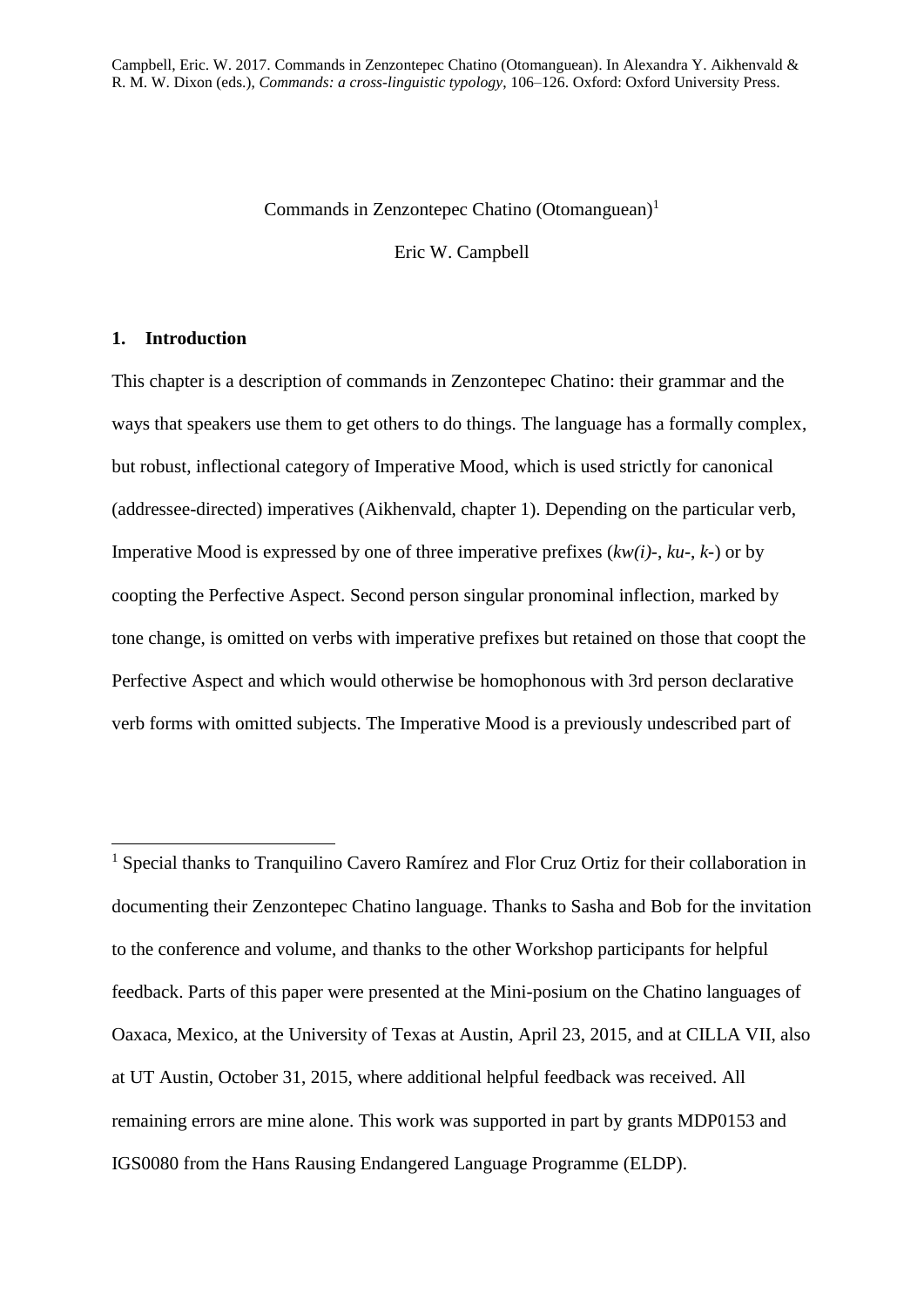the complex inflectional class system of the language (Campbell 2011, To appear), and this chapter sheds light on other parts of the inflectional system, and their historical development.

All commands that are not canonical imperatives are expressed with Potential Mood inflection. This includes 1st and 3rd person directives, alternative strategies for addresseedirected commands, and the negative forms of all directives. The Potential Mood has many grammatical and communicative functions besides the range of nuanced command types, and ultimately the appropriate meaning is determined by the context of the interaction and pragmatic factors. The morphological complexity of canonical imperatives (many forms for one category) contrasted with the morphological uniformity of non-canonical directives (one category for many functions) reflects the grammar of Zenzontepec Chatino more broadly: it has idiosyncratic and prodigiously complex inflectional morphology, and formally simple but fluid syntax in discourse.

Some basic information about Zenzontepec Chatino and the data used for this study is provided in §2. A grammatical sketch is given in §3, highlighting aspects of the language most relevant for understanding commands. Canonical imperatives are presented in §4, and non-canonical directives in §5. Some alternative strategies for expressing commands and the sociocultural and communicative motivations for using them are discussed in §6. Finally, general discussion and conclusions are given in §7.

#### **2. Basic information about Zenzontepec Chatino and the data in this study**

Zenzontepec Chatino (ISO 639-3: czn) is an indigenous language spoken by about 8,000 people in the municipalities of Santa Cruz Zenzontepec and San Jacinto Tlacotepec in rural southwestern Oaxaca State, Mexico. It is the most divergent variety of Chatino, which is a cluster of at least three languages (Boas 1913; Campbell 2013a): Zenzontepec Chatino; Tataltepec Chatino; and Eastern Chatino, a group of about 15 varieties with varying degrees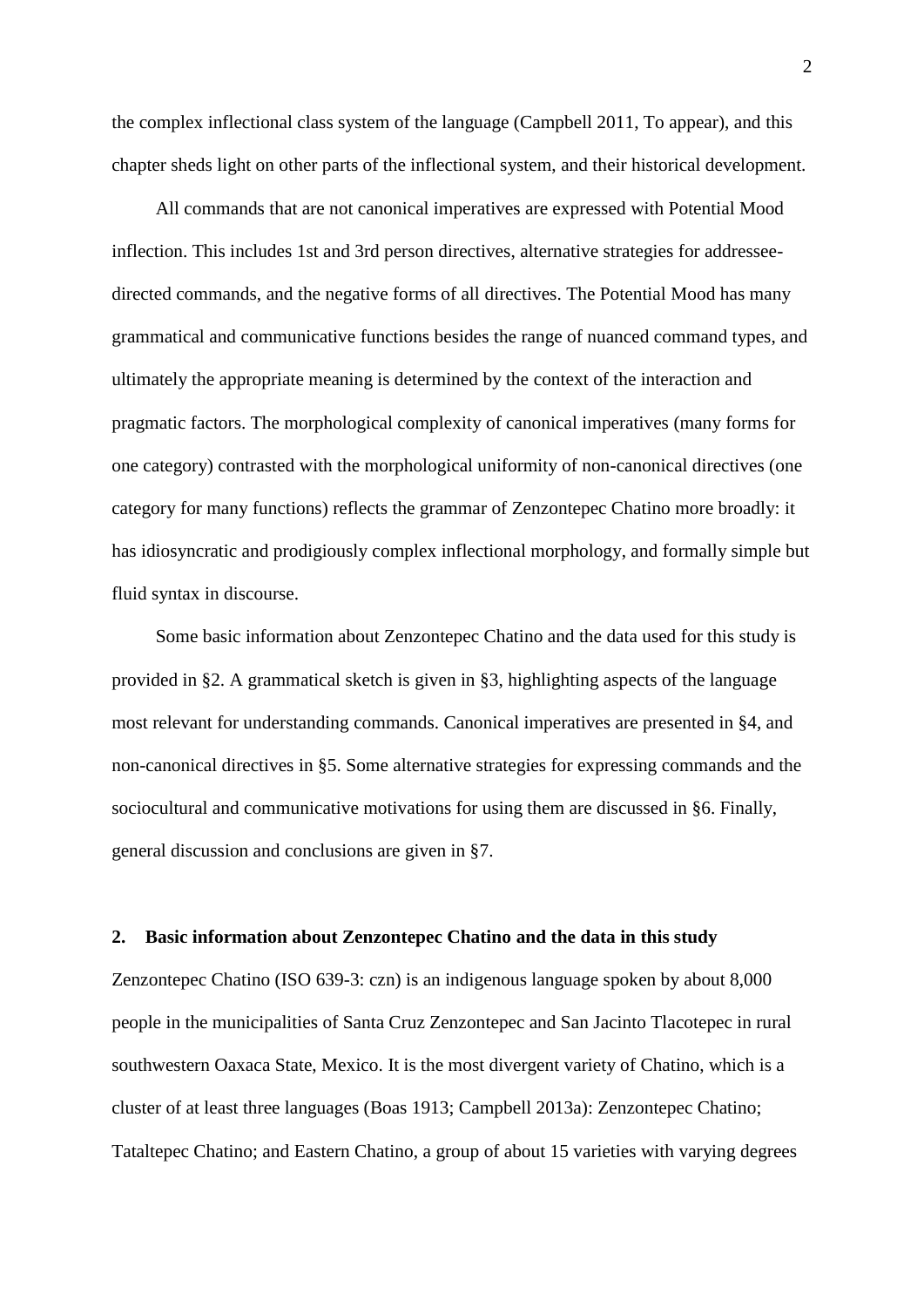

Figure 1. Chatino languages and subgrouping (Campbell 2013a)

The data presented in this chapter are from a corpus of about 18 hours of transcribed and translated texts of varied genres created by the author and Zenzontepec community members since 2009. Some examples are true commands from documented interaction, while others are embedded in narratives or description. None are elicited. Each example includes a reference with the name of the text and time within it, and these are accessible in the Endangered Languages Archive (ELAR) (Campbell 2013b).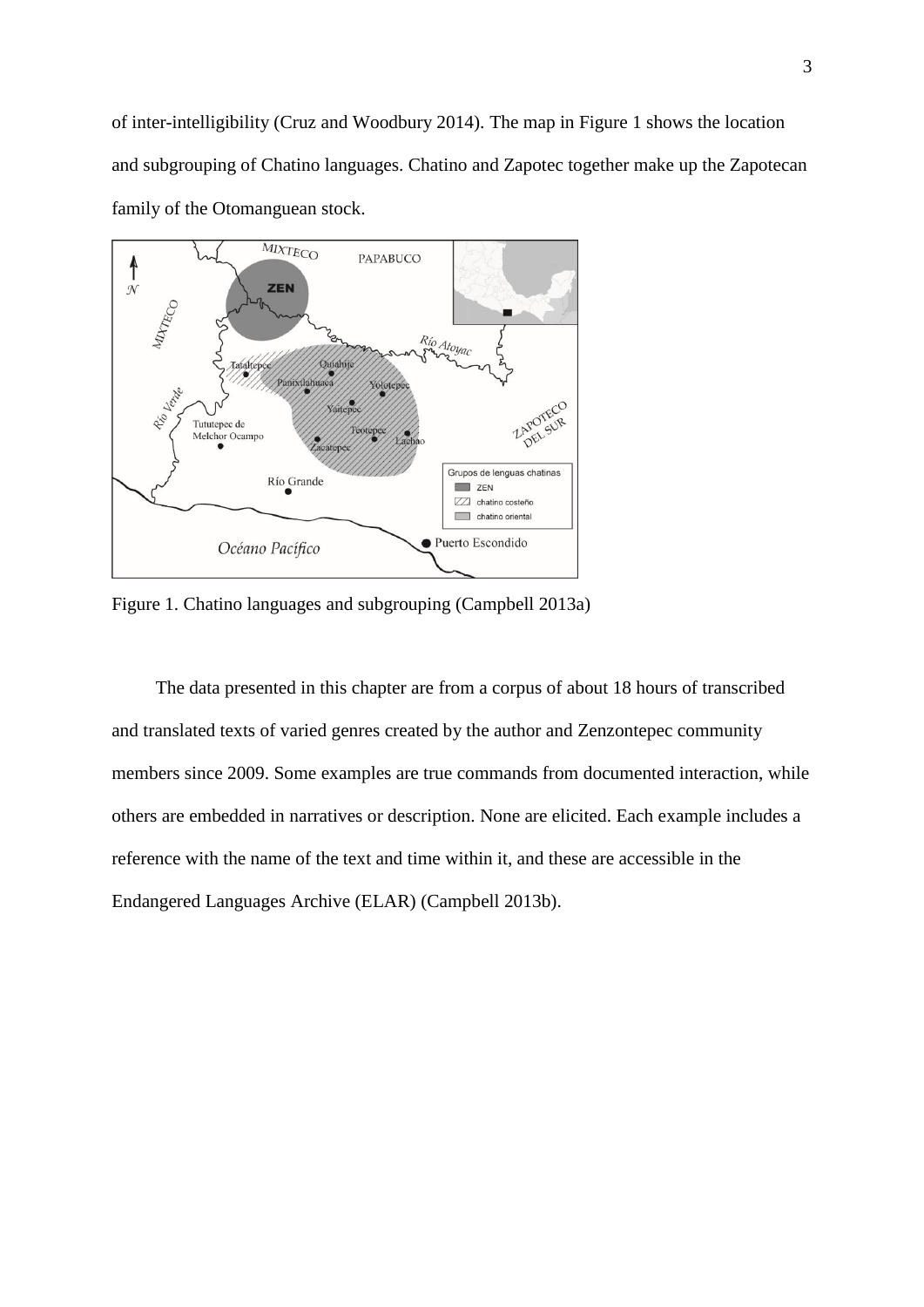### **3. Grammatical sketch**

Zenzontepec Chatino is a head-initial language. Predicates by default precede their

arguments: (1) shows an existential predicate and (2) an adjectival predicate.<sup>2</sup>

- (1) **tāká** tyākwę́ exist path There was a path. [historia2 16:06]
- (2) **ti-katzǭ** choōʔ keę ADJZ-warm.up aloe Aloe is warm(ing). [historia.medicina 3:56]

Verbs obligatorily inflect for aspect/mood, which sets them apart as a lexical class. The

intransitive verb in (3) is inflected for Perfective Aspect. Basic constituent order is VS.

(3) lēʔ **nku-tiyaa** tzaka kwijnyaʔ then PERV-arrive.there one mouse Then a mouse arrived there. [dos.cuentos.raton 0:37]

Basic constituent order in transitive clauses is VAO. In (4) the verb is initial and the

agent *nkwítzą* 'child' follows the definite article and precedes a demonstrative *=Vʔ*. The

patient *jii* 'ash' occurs last. It is introduced into the narrative here; it is non-specific and non-

topical.

(4) V A O lēʔ **nkay-ukwą̄**=kāʔá na **nkwítzą**=Vʔ **jii** then PERV-grab=also DEF child=NVIS ash Then the child also grabbed some ash. [nkwitzan.ti7i 4:19]

Constituent order is flexible and determined by pragmatic factors. In (5), which immediately follows (4) in the story, the narrator highlights the word *jii* 'ash', focusing it in initial position with OVA order.

1 <sup>2</sup> The orthography used here differs from the IPA as follows:  $kw = [k^w]$ ,  $tz = [ts]$ ,  $r = [r]$ ,  $ty =$ [t],  $ly = [1]$ ,  $ny = [n]$ ,  $ch = [f]$ ,  $x = [f]$ ,  $y = [j]$ ,  $j = [h]$ ,  $y =$  nasal vowel, VV = long vowel,  $\overline{V}$  $=$  mid tone,  $\acute{V}$  = high tone,  $\acute{V}$  = compound boundary.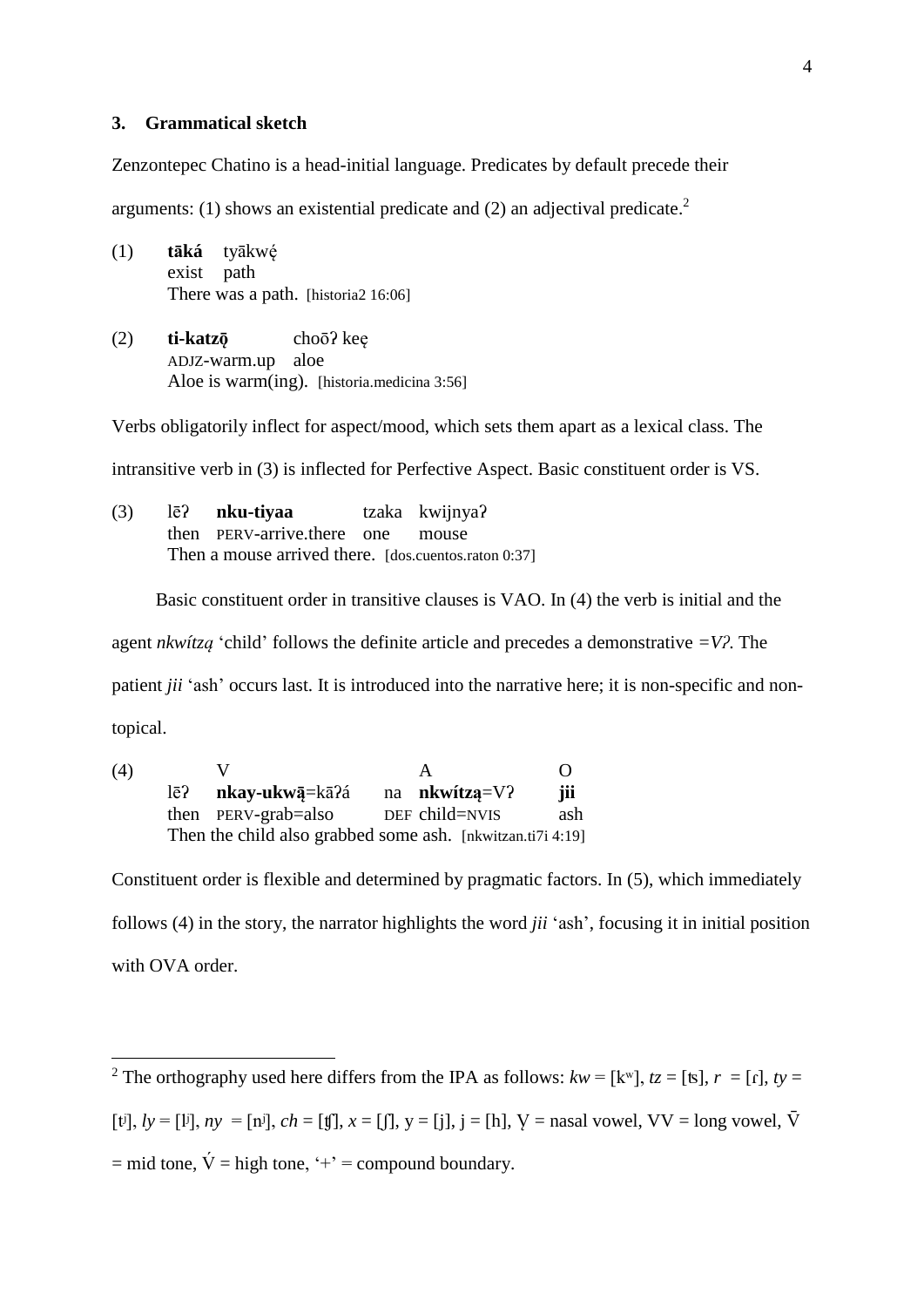(5) **jii** nti-kwiʔ tī naa ash HAB-speak TOPZ 1pl.inc *jii* ('ash') we call it.

The same narrative continues in (6), which illustrates two important points about Zenzontepec Chatino discourse and syntax. First, the agent (the child) is pronominal and highly topical, so it is omitted (represented as [.3] in the gloss). Second, the patient (the ash), now referenced with the 'non-visible' demonstrative pronoun *nuwęʔ*, is preceded by the particle  $ji\partial \overline{t}$ , contracted here to  $j$ <sup>\_M</sup>, which flags it as a secondary topic (Dalrymple & Nikolaeva 2011).

(6) lēʔ nka-tūkwá **j-nuwę̄ʔ** nanēʔ kweję then PERV-put.in**[.3]** NSBJ-3.NVIS stomach bag Then he put it in a bag.

Thus, the language has a rich system for encoding information structure, with articles,

demonstratives, strategies for indicating topicality, and flexible constituent order, which may all co-occur.

Pronominal arguments of intransitive verbs also immediately follow their predicates.

Each pronoun has an independent form and an enclitic form. Both forms of the first person

plural exclusive pronoun are shown in S function in (7).

(7) n-tyaʔą **kwaa** yākwá n-chóteʔę=**ya** tzajlyā HAB-go.around 1pl.exc there HAB-meet=1pl.exc graveyard We go around there and we meet in the graveyard. [bruja.barbona 1:06]

Unlike 3rd person pronouns, which are often omitted if pronominal and highly topical, 1st

and 2nd person pronouns are obligatory. In (8) the A argument is 1sg and the O is 2pl.

(8) k-etzāʔ=**ą́ʔ** jiʔį̄=**wą** tzoʔō tzéʔā POT-inform=1sg NSBJ=2pl good precise I'll advise you (pl.) very well. [historia.maguey 5:00]

The example in (9) shows the same two pronouns, but with grammatical relations reversed.

(9) nkwi-tyāʔná=**wą** jy-**ą́ʔ** PERV-pity=2pl NSBJ-1sg You (pl.) had pity on me. [kwitijyuu 4:07]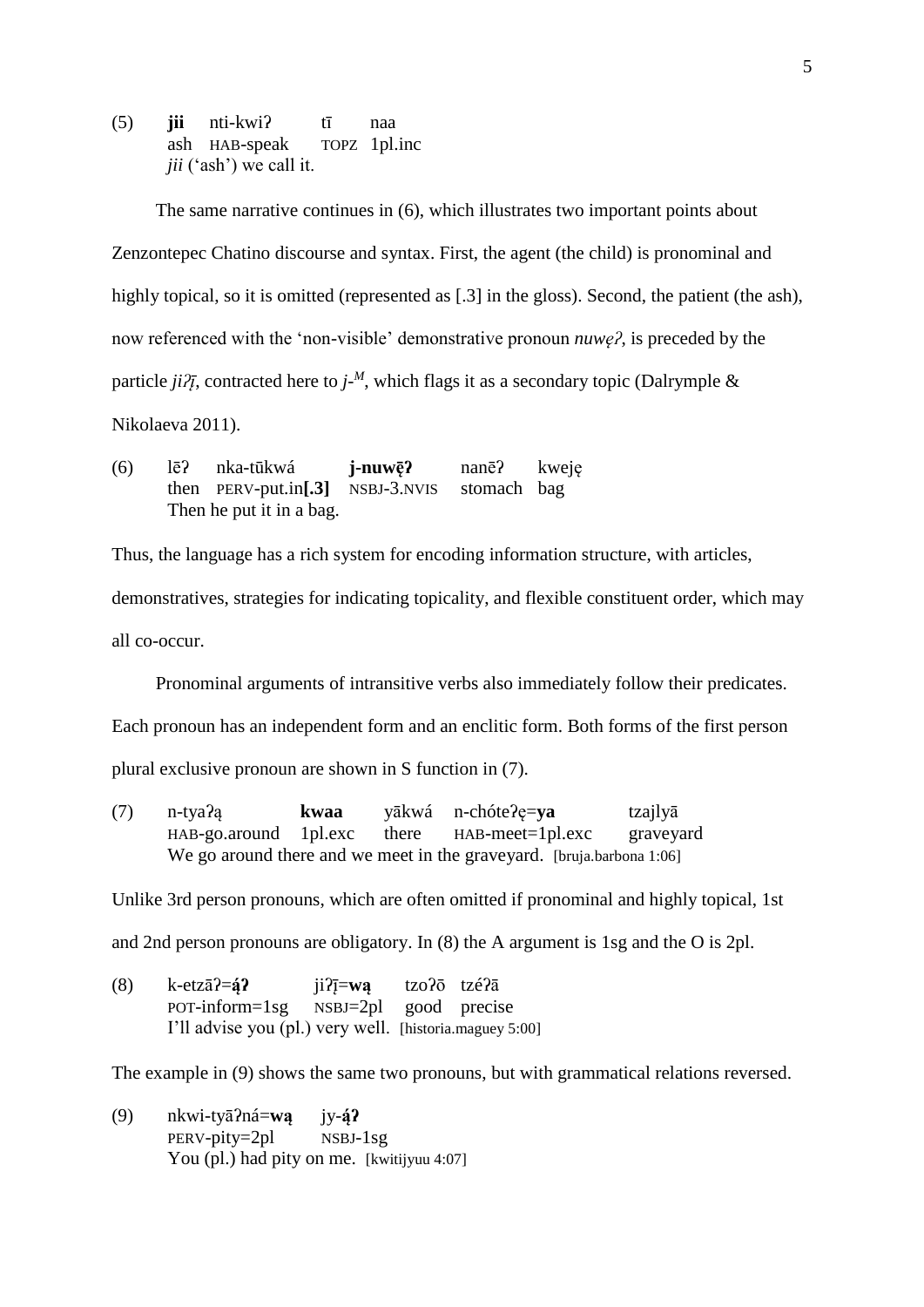Examples (7), (8) and (9) show that Zenzontepec Chatino has nominative-accusative alignment: if all arguments are overtly realized, only S or A may immediately follow the predicate. Only O may be flagged by the particle  $ji\overline{\lambda}$ . In ditransitive constructions, the recipient (R) is always preceded by  $ji\partial\bar{i}$ , and the theme (T) patterns like the O in monotransitives: it is flagged by *jiʔį* if topical (10). Thus, Zenzontepec Chatino has indirective alignment in ditransitives (Malchukov et al. 2010).

(10) lēʔ nu nka-tāá **j-**nuwę̄ʔ **j**-yū then NOMZ PERV-give[.3] NSBJ-3.NVIS NSBJ-3sg.M Then he gave that to him. [santa.maria2 12:08]

The particle *ji* $\partial \overline{\partial}$  not only flags objects but may also flag locative (11), beneficiary (12),

or maleficiary participants, if topical.

| $(11)$ nt-utze kwaa | maxi | nu | tz-aa=va                                                      | ji?ī |
|---------------------|------|----|---------------------------------------------------------------|------|
|                     |      |    | $HAB-fear$ 1 pl. exc even. if NOMZ POT-go=1 pl. exc NSBJ [.3] |      |
|                     |      |    | We would be afraid to even go by there. [no.hay.brujos 1:10]  |      |

(12) liwrū k-ujnyā=yu **jiʔį̄** kitzę book POT-make=3sg.M NSBJ village He is going to make a book **for** the village. [historia1 30:22]

The particle *ji?j* also flags the possessor in alienable possession:

(13) Possessum Possessor tzoʔō nti-ka+kiyāʔ na lúkwī=Vʔ **jiʔį̄=ya** wiʔ good HAB-be+market DEF mezcal=NVIS NSBJ=1pl.exc there Our mezcal sells well there. [lukwi.historia 2:58]

Inalienable possession, in contrast, is expressed by encliticizing (14) or juxtaposing the

possessor after the possessum.

(14) Possessum=Possessor tāká=ūʔ lóʔō **nyáʔa=ūʔ** exist=3pl with mother=3pl They lived with their mother. [sol.y.luna 0:51]

Number is not grammatically marked on nouns:

(15) lēʔ nti-ji tī na **wātá**=Vʔ lēʔ nti-ji **jniʔ**=Vʔ then HAB-die TOPZ DEF cow=NVIS then HAB-die offspring[.3]=NVIS Then the cows were dying and their offspring were dying. [vaquero 3:36]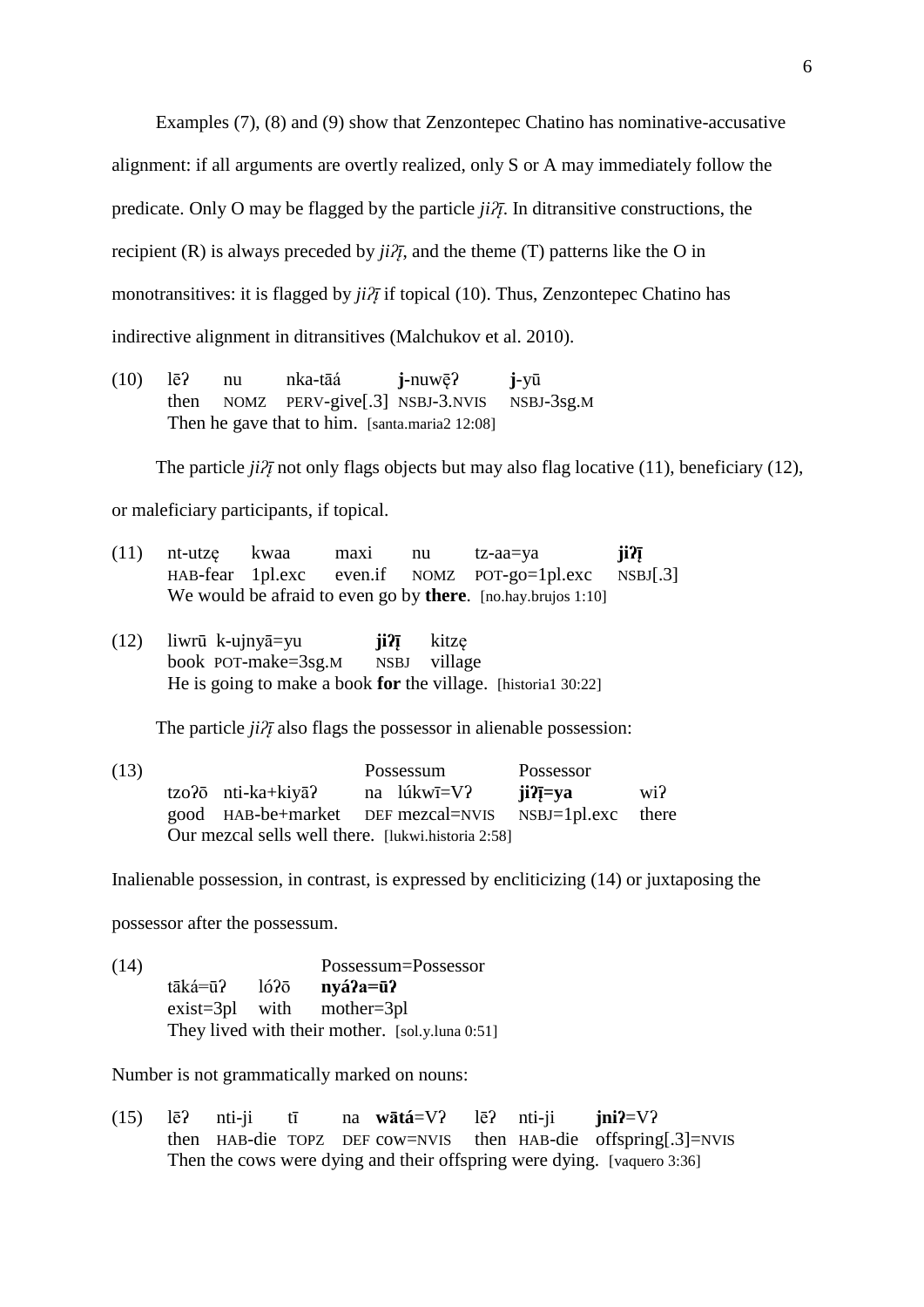Zenzontepec Chatino is a head-marking language. Most of the morphology occurs on the verb, which may be quite complex and made up of multiple prosodic words (*ω*). Figure 2 shows the Verbal Template (Campbell 2015).



Figure 2. Zenzontepec Chatino Verbal Template

A verb minimally consists of a root plus aspect/mood inflection. There is no morphological tense. Verbs may occur with prefixes and/or enclitics, and may involve compounding. Subject enclitics, if present, occur in final position of the verb. The full set of pronominal enclitics is shown in Table 1, and this single set serves all grammatical functions.

|     |                | singular               | plural                                        |
|-----|----------------|------------------------|-----------------------------------------------|
| 1st | exc            | $=\overline{a}$ ?      | $=ya$                                         |
|     | inc            |                        | $=$ na / $=$ ą                                |
| 2nd |                | <b>TONE</b>            | $=$ wa                                        |
| 3rd | $(\text{any})$ | Ø                      | $\varnothing$ / = $\bar{u}$ ? ~ = $\bar{u}$ ? |
|     | <b>NSPC</b>    | $=\bar{u}$ ?           |                                               |
|     | M              | $=yu$                  |                                               |
|     | F              | $=$ chū $\overline{?}$ |                                               |
|     | <b>RSP</b>     | $=ni$ ?                |                                               |

Table 1. Zenzontepec Chatino Dependent pronouns (Campbell, In press)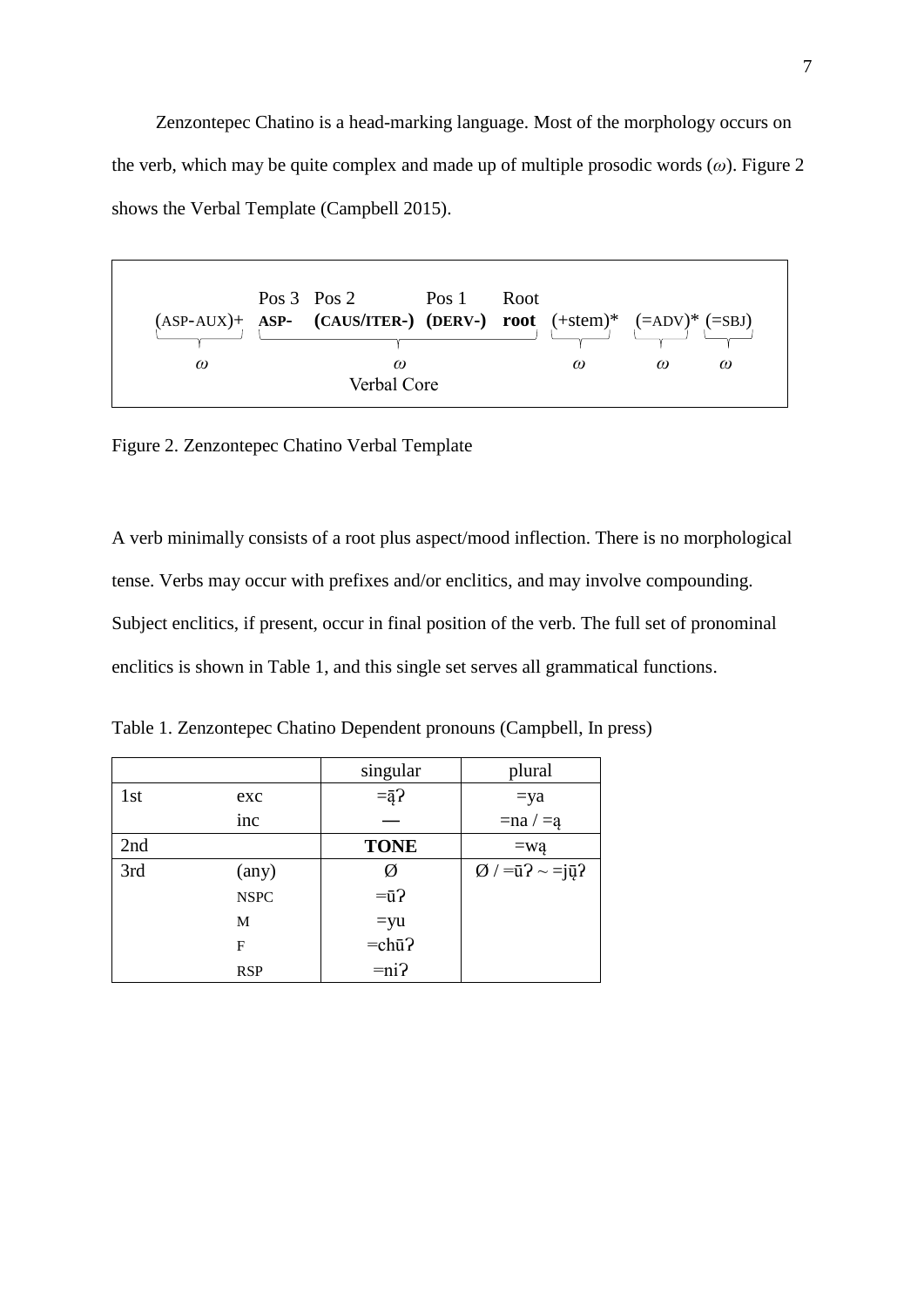Particularly crucial for commands is 2sg pronominal inflection, whose sole exponent is tone change (Campbell 2016). If the final prosodic word of the uninflected stem bears only a single M tone on its final mora, then the 2sg form has that M tone replaced by H tone (16).

| (16) | $(\emptyset)(\emptyset)M$ |                  | $\rightarrow$ (Ø)(Ø)H          |                      |  |  |
|------|---------------------------|------------------|--------------------------------|----------------------|--|--|
|      | a. jly <b>ū</b>           | 'is big'         | $\rightarrow$ ilyú             | 'you're big'         |  |  |
|      | $nt-u-sa\bar{a}$ ?        | 'tears $(tr.)'$  | $\rightarrow$ nt-u-saá?        | 'you tear (tr.)'     |  |  |
|      | b. jne j $\log$ <b>u</b>  | 'thumb of'       | $\rightarrow$ ine jly <b>ú</b> | 'your thumb'         |  |  |
|      | $ch-u2u=tzo2\bar{o}$      | 'will live well' | $\rightarrow$ ch-u?u=tzo?6     | 'you will live well' |  |  |

If the stem has any other tonal melody, then the 2sg form's final prosodic word has M tone on each mora (17).

| (17) | Any other tone pattern |                                                                           |                                                                        | (M)(M)M                      |                                                   |                                                                 |                                                                                   |                                                                                      |
|------|------------------------|---------------------------------------------------------------------------|------------------------------------------------------------------------|------------------------------|---------------------------------------------------|-----------------------------------------------------------------|-----------------------------------------------------------------------------------|--------------------------------------------------------------------------------------|
|      | a.                     | jne<br>tyuu?<br>$k-\bar{o}\acute{o}$<br>$nk$ -y-án $\bar{o}$<br>ntē-tákwi | 'finger of'<br>'will cough'<br>'will grind'<br>'stayed'<br>'is flying' | Ø<br>ØØ<br>МH<br>HM<br>(M)HØ | $\rightarrow$ M<br>$\rightarrow$<br>$\rightarrow$ | $\rightarrow$ MM<br>$\rightarrow$ MM<br><b>MM</b><br><b>MMM</b> | jnē<br>tyūū?<br>$k-\bar{o}\bar{o}$<br>$nk$ -y- $\bar{a}$ n $\bar{o}$<br>ntē-tākwī | 'your finger'<br>'you'll cough'<br>'you'll grind'<br>'you stayed'<br>'you're flying' |
|      |                        | b. nyá? kula<br>$Pne+ti=rik\acute{e}$<br>y-akwi?+kí?yū                    | 'bragged'                                                              | 'grandma of<br>'can guess'   | $\rightarrow$<br>$\rightarrow$<br>$\rightarrow$   | nyá? kūlā<br>$Pne+ti=rik\bar{e}$<br>$y - akwi? + k\bar{i}$      |                                                                                   | 'your grandma'<br>'you can guess'<br>'you bragged'                                   |

Otomanguean languages are known for having complex inflectional classes (de Angulo 1933; Smith Stark 2002; Wichmann 2006; Palancar 2011). In Zenzontepec Chatino, verbs fall into one of 7 classes according to which allomorphs of the aspect/mood prefixes they take. Though the various prefix classes have general semantic and phonological bases (Campbell 2011), a verb's class membership is ultimately unpredictable. Table 2 presents the allomorphs that define the prefix classes.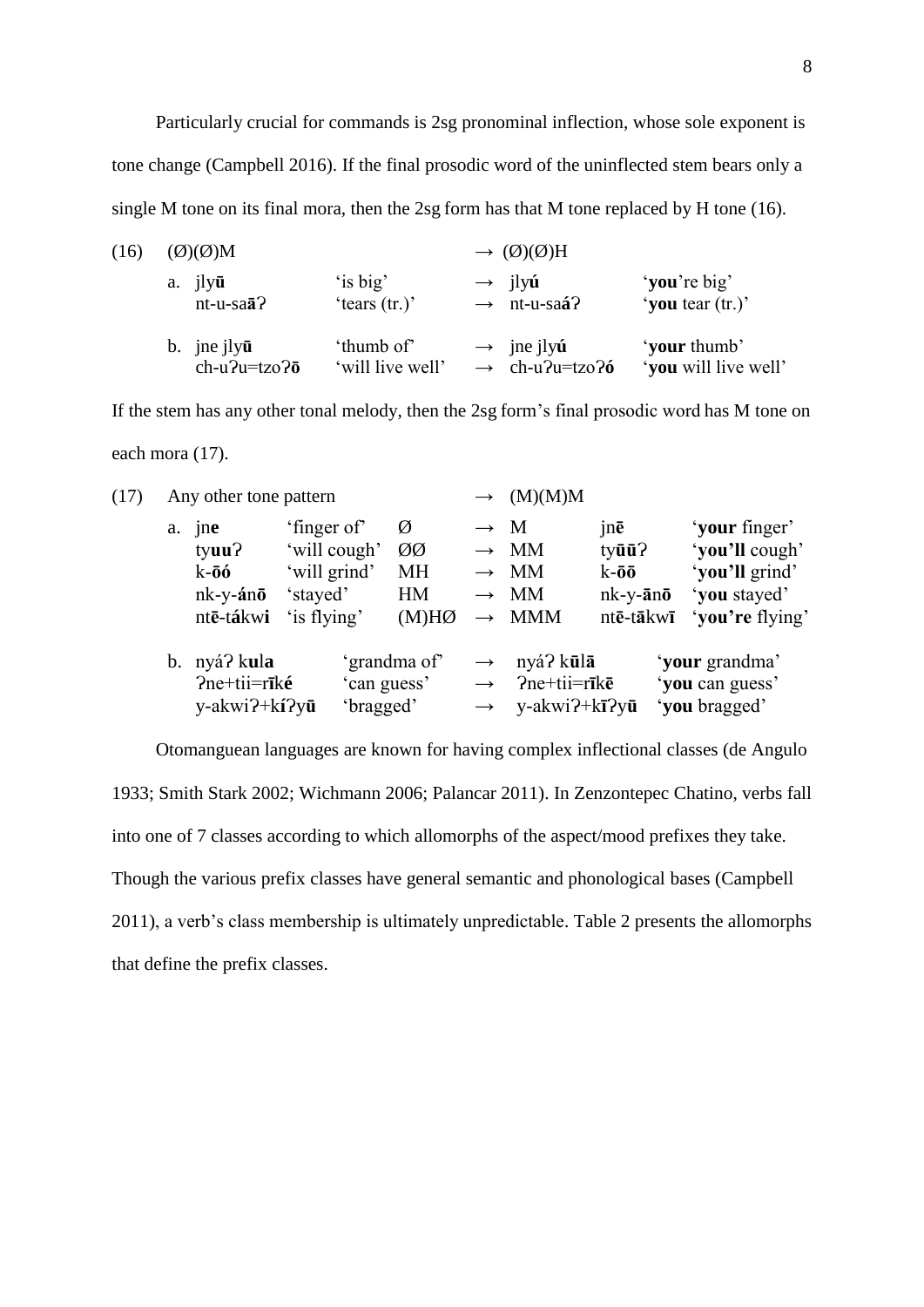|           | <b>POT</b>           | <b>HAB</b>                                  | <b>PROG</b>   | <b>PERV</b>       |
|-----------|----------------------|---------------------------------------------|---------------|-------------------|
| $A-c/A-2$ | ki-                  | nti-                                        | nte-          | nka-              |
| $A-2$     | $ki-$                | nti-                                        | nte-          | nkwi-             |
| $B-c$     | $ki-$                | $nti-$                                      | nte-          | $nku-$            |
| $B-t$     | $(t \rightarrow ty)$ | $n - (t \rightarrow ty)$                    | nte-          | $nku-$            |
| $B-y$     |                      | $(y \rightarrow ch)$ $n-(y \rightarrow ch)$ | nte-          | $nk-$             |
| $C-a$     | $k-$                 | nti-                                        | $nch-$        | $nku-$            |
| $C-2$     | k-                   | nti-                                        | $nch - nte$ . | $y - \sim n$ kay- |

Table 2. Aspect/mood prefix classes (Campbell 2011)

A verb's tonal melody may change depending on which aspect/mood category it is inflected for, and there are 9 such tonal alternation patterns. One cannot predict the tones in all of a verb's forms from any single form. The 9 tonal alternation patterns are thus another layer of inflectional classes that cross-cuts, and compounds, the prefix classes, yielding some 39 attested prefix-tone classes, some of which have only one or two members and thus stand little apart from otherwise inflectionally irregular verbs (Campbell, To appear).

### **4. Canonical imperatives: the Imperative Mood**

Like other aspect/mood categories, the Imperative Mood in Zenzontepec Chatino has significant allomorphy, but a verb's imperative form is largely predictable from its prefix class. Imperative Mood is marked either by one of the prefixes *kw(i)-*, *ku-*, or *k-*, or by coopting the Perfective Aspect. It is only used for canonical imperatives (Aikhenvald 2010), that is, pragmatically basic addressee-directed imperatives. In the following discussion, canonical imperatives with singular addressees are discussed first (§4.1), followed by those with plural addressees (§4.2). One irregular imperative exists in the language (§4.3), and some verbs appear to lack imperatives (§4.4). A summary and discussion of canonical imperatives conclude the section (§4.5).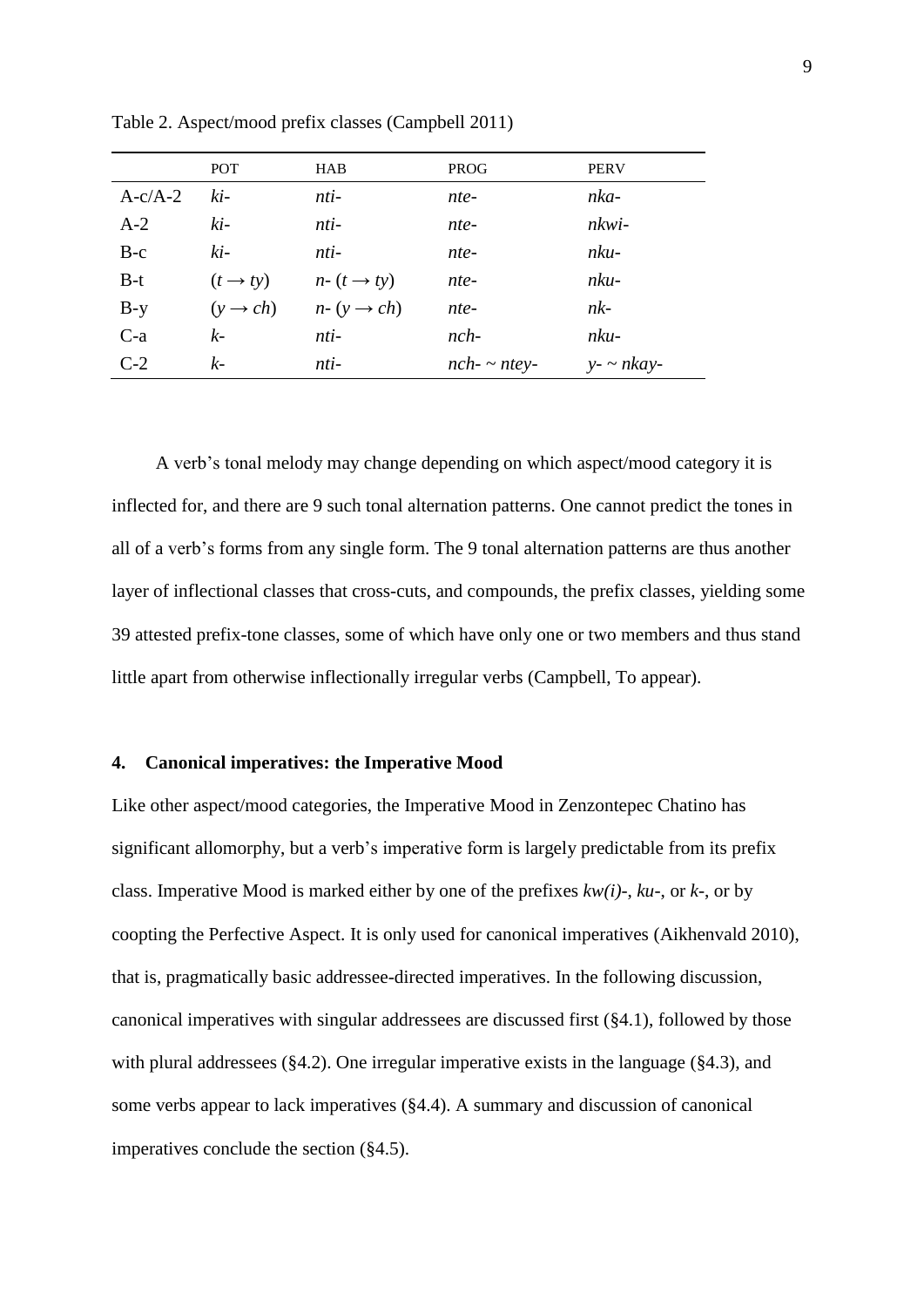### **4.1. Singular canonical imperatives**

Canonical imperatives are formed by various strategies: the prefix *kw(i)-* (§4.1.1), the prefix

*ku-* (§4.1.2), the prefix *k-* (§4.1.3), or by coopting the Perfective Aspect (§4.1.4).

### **4.1.1. The Imperative Mood prefix** *kw(i)-*

Verbs that belong to aspect/mood prefix-class A-2 take the special imperative prefix *kw(i)-*in

the Imperative Mood (18).

(18) waʔā na kíʔyū nu nch-ātíʔ jiʔį́? nakwę where.is DEF man REL PROG-love[.3] NSBJ.2sg say[.3] Where is the man that is in love with you?, he said,

> **kw-**etzāʔ jiʔī! IMP-inform NSBJ[.3] Tell him about it! [novio 1:26]

Prefix class A-2 has relatively few roots, but several of them are productive in forming

compounds, which then populate the class with lexemes (Campbell 2011). Verbs with the

iterative prefix *i-* fall into this class (19).

(19) **kw-i**-tyuʔu s-ātēʔ jā tz-aa=ą!  $IMP-ITER-be.in$  POSS-clothes.2sg CONJ POT-go=1pl.inc Put your clothes on because we're going! [cotita 8:51]

Tonal 2sg pronominal inflection is absent in these imperatives (20), which is cross-

linguistically common, since 2nd person is the default addressee of commands (Sadock &

Zwicky 1985: 173; Aikhenvald 2010: 19).

| (20) | a. kw-ise+too                                                                                    | ii2i                   | $n\bar{1}!$      |  |
|------|--------------------------------------------------------------------------------------------------|------------------------|------------------|--|
|      | $IMP$ -turn+be.standing                                                                          | NSBJ.2sg now           |                  |  |
|      | Stand yours (penis) up now! [cotita 11:07]                                                       |                        |                  |  |
|      | b. # $k$ w-ise+too<br>$IMP$ -turn+be.standing.2sg<br>sought meaning: Stand yours (penis) up now! | 1121<br>$NSBJ.2sg$ now | $n\overline{1}!$ |  |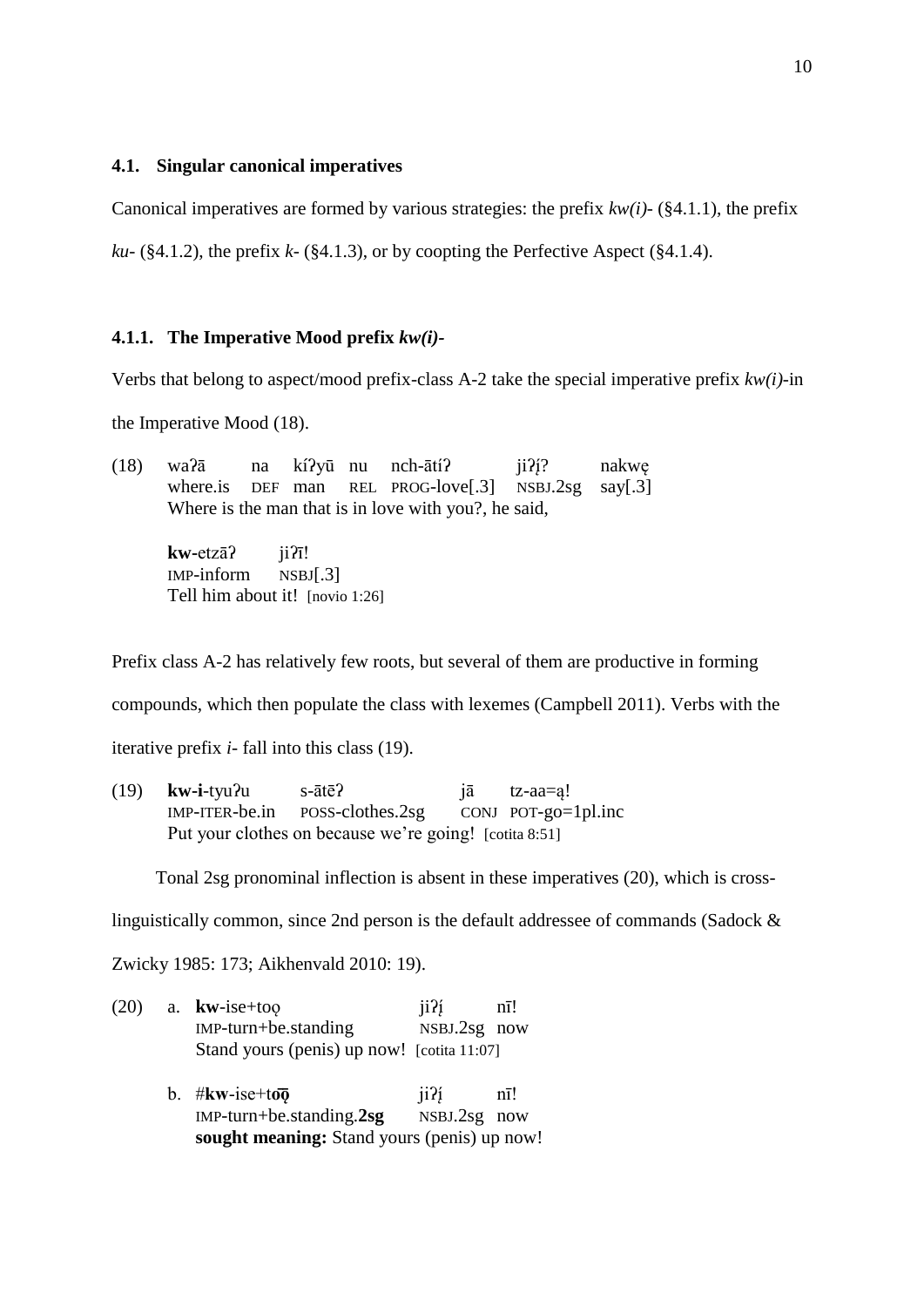For verbs with aspect/mood tonal alternations, the imperative stem's tone (21) matches that of the Perfective Aspect (22).

- (21) **kw-īʔyá** tzaka júų̄ retā nu n-tzuʔu tíʔno tzúna jata! IMP-transport one rope load REL STAT-be fifteen three armful Haul a load of eighteen armfuls (of pine)! [nikolasa 2:11]
- (22) Aspect/mood forms of the verb -īʔyá 'to transport', organized by tone melody

| MН              |                                              | ØM              |
|-----------------|----------------------------------------------|-----------------|
| $kw$ - $i$ ?yá! | <b>POT</b>                                   | $k-i2y\bar{a}$  |
|                 | HAB                                          | $nt-i2y\bar{a}$ |
|                 |                                              | PROG nte-k-i?ya |
|                 | PERV nkw <b>-ī?vá</b><br>STAT l <b>-ī?yá</b> |                 |

Some verbs that take the *kwi-* imperative prefix had previously not been classifiable

into any one of the prefix classes. Their imperative forms suggest that they belong to prefix-

class A-2:

(23) **kwi-**naʔa nāáʔ lóʔō nkwítzą jy=ą́ʔ! ná n-tyeję̄ tī nūwá IMP-see 1sg and child NSBJ=1sg NEG HAB-have.diarrhea TOPZ 3.DIST Look at me and my kids! They don't get diarrhea. [historia1 16:10]

## **4.1.2. The Imperative Mood prefix** *ku-*

Most verbs of motion and posture begin with  $/t$ , and a few with  $/s$ . They belong to

aspect/mood prefix class B-t and take the Imperative Mood prefix *ku-*. Like imperatives with

the prefix  $kw(i)$ -, they bear no 2sg tonal inflection:

| $(24)$ ku-ta?a! ku-ta?a jā tzo?ō k- $\overline{u}$ ! |  |                                                                           |
|------------------------------------------------------|--|---------------------------------------------------------------------------|
|                                                      |  | <b>IMP-walk</b> IMP-walk CONJ well POT-feel.2sg                           |
|                                                      |  | Walk around! Walk around so that you feel well! [historia.medicina2 6:22] |

(25) **ku**-teję̄+tákwī jā yākwá titzę l-aa! **IMP**-pass+be.suspended CONJ there frightening STAT-be[.3] Pass across because it's frightening there! [derrumbe 0:19]

The imperative in (26) contains the vocative *jute?* 'ma'am', which also means 'aunt',

and is a respectful way to address a woman. Its use serves to soften the force of the

command.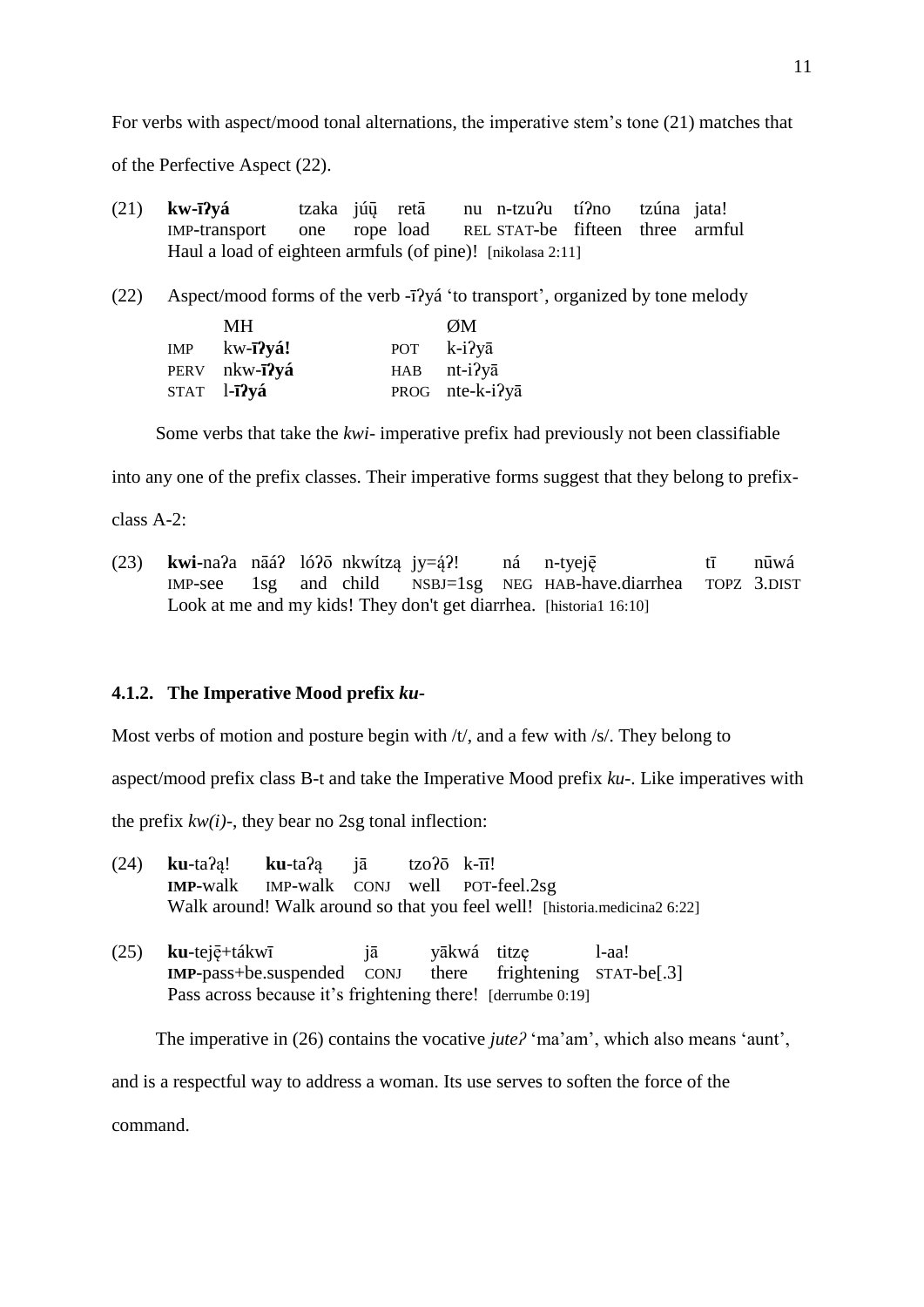(26) nteē **ku**-tyukwā juteʔ here IMP-sit.relaxed VOC.aunt Sit here ma'am! [lengua.tlaco 48:42]

The word *nkwitzą* 'child' is also used vocatively, to a younger addressee, and carries an

endearing tone in imperatives.

A couple of verbs that belong to aspect/mood prefix class C-2 exceptionally take the

*ku-* imperative prefix, instead of the Perfective Aspect as expected (§4.1.4):

- (27) **ku-**laʔ nyāʔā kwātīʔ tukwi nyaʔne wá! IMP-touch POT.see.2sg POT.know.2sg which animal DIST Touch (it) and you'll see and know what animal it is! [mujer.gana.diablo 6:55]
- (28) **ku-**ta! **IMP**-bathe 'Take a bath!'

### **4.1.3. The Imperative Mood prefix** *k-*

Verbs of aspect/mood prefix class B-y inflect for Imperative Mood with the prefix *k-*, and 2sg

tonal inflection is again omitted:

| (29) | $k$ -yaa                                  | k-ākū                         | chaja! |
|------|-------------------------------------------|-------------------------------|--------|
|      |                                           | IMP-come POT-eat.2sg tortilla |        |
|      | Come and eat (tortillas)! [el.brujo 0:40] |                               |        |

(30) i tī nu chāā nyaʔa and COND NOMZ POT.go.back.2sg see.2sg And if you're going back, you see,

> **k**-yaa! IMP-go.back go back! [nkwitzan.ti7i 6:05]

The imperative in (31) has a non-volitional addressee: corn plants. Though this might seem unusual, corn is such a central part of Mesoamerican life and subsistence that it is not surprising to see it anthropomorphized.

(31) **k**-ya+toǫ nī kela IMP-go+be.standing VOC corn.plant Stand up corn plants! [choo.kwe7en 4:29]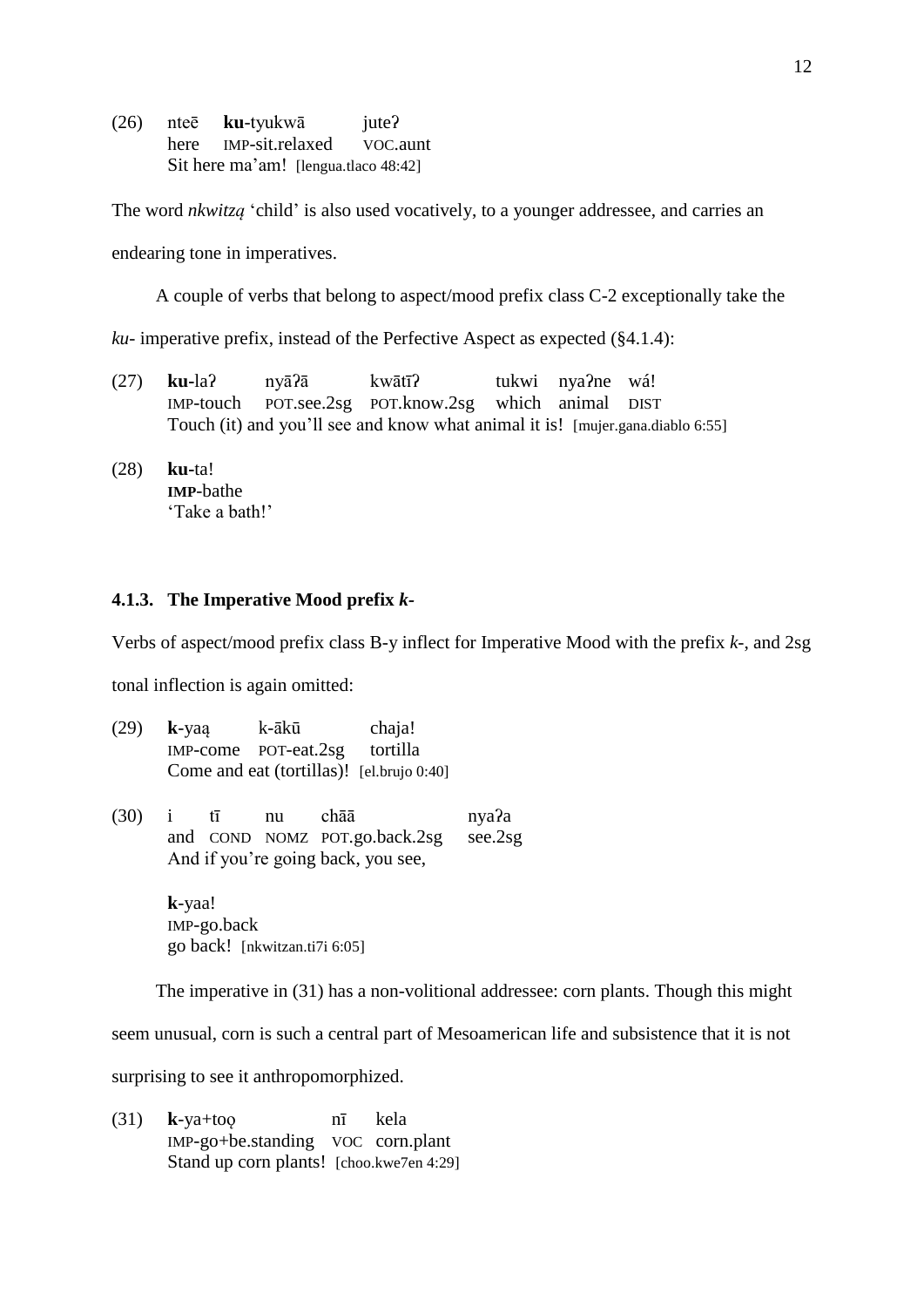## **4.1.4. Imperatives formed with Perfective Aspect**

Verbs that belong to prefix class A-c/A-u coopt the Perfective Aspect to express Imperative

Mood (32).

(32) **nkā**-ʔnē tzáʔ.tzoʔō ʔnē kwítī jy-ą́ʔ! nteē yánā jy-ą́ʔ PERV-do.2sg favor POT.do.2sg medicine NSBJ-1sg here incense NSBJ-1sg Do me the favor of curing me! Here is my incense. [medicina1 12:54]

Unlike verbs with the special imperative prefixes, singular imperatives with Perfective

Aspect always bear 2sg tonal inflection (33).

|  | $(33)$ a. nkā-tūkwā!                                  | nkā-?nē tī    |      | invá! |
|--|-------------------------------------------------------|---------------|------|-------|
|  | PERV-put.in.2sg PERV-do.2sg TOPZ work                 |               |      |       |
|  | Plant (corn)! And do (your) work! [kuna?a.kusu? 6:40] |               |      |       |
|  | $h$ $\#$ n $a$ -tu $v$ ál                             | $nba$ - $2na$ | $+7$ | invol |

| b. # <b>nka-</b> tūkwá!                                  | $nka$ - $2ne$ | tī | jnyá!     |
|----------------------------------------------------------|---------------|----|-----------|
| PERV-put.in                                              | PERV-do       |    | TOPZ work |
| <b>sought meaning:</b> Plant (corn)! And do (your) work! |               |    |           |

Verbs of aspect/mood prefix class C-2 also coopt the Perfective Aspect for imperatives,

marked by the prefix  $y - \gamma$  *nkay*, and again, 2sg tonal inflection is obligatory:

| $(34)$ y-a+k- $\bar{1}$ ?ya                                            | íta |  | tixi yākwá k-ōʔó | ú? ntē! |
|------------------------------------------------------------------------|-----|--|------------------|---------|
| <b>PERV-go+POT-transport.2sg</b> water sweet there POT-drink 3pl PROX  |     |  |                  |         |
| Go get some sodas from there for these guys to drink! [historial 5:18] |     |  |                  |         |

(35) **nkay**-oʔ**ó** jiʔį̄! nteē chiīʔ ają **nkay**-oʔ**ó** jiʔį  $ii2\overline{i}!$ **PERV**-drink.**2sg** NSBJ[.3] here young.one uh-huh **PERV**-drink.**2sg** NSBJ[.3] Drink it! Here, young one. Drink it! [historia1 24:37]

### **4.2. Plural canonical imperatives**

Plural canonical imperatives are formed using the same prefixes as their singular

counterparts, according to aspect/mood prefix class. For example, class A-u imperatives, with

coopted Perfective Aspect, are shown in (36) and (37).

(36) **nka**-lōó**=wą** jy=ą́ʔ jā k-aja=ą̄ʔ! PERV-take.out=2pl NSBJ=1sg CONJ POT-die=1sg Take me out of here because I'm going to die! [ni7.rosa 3:43]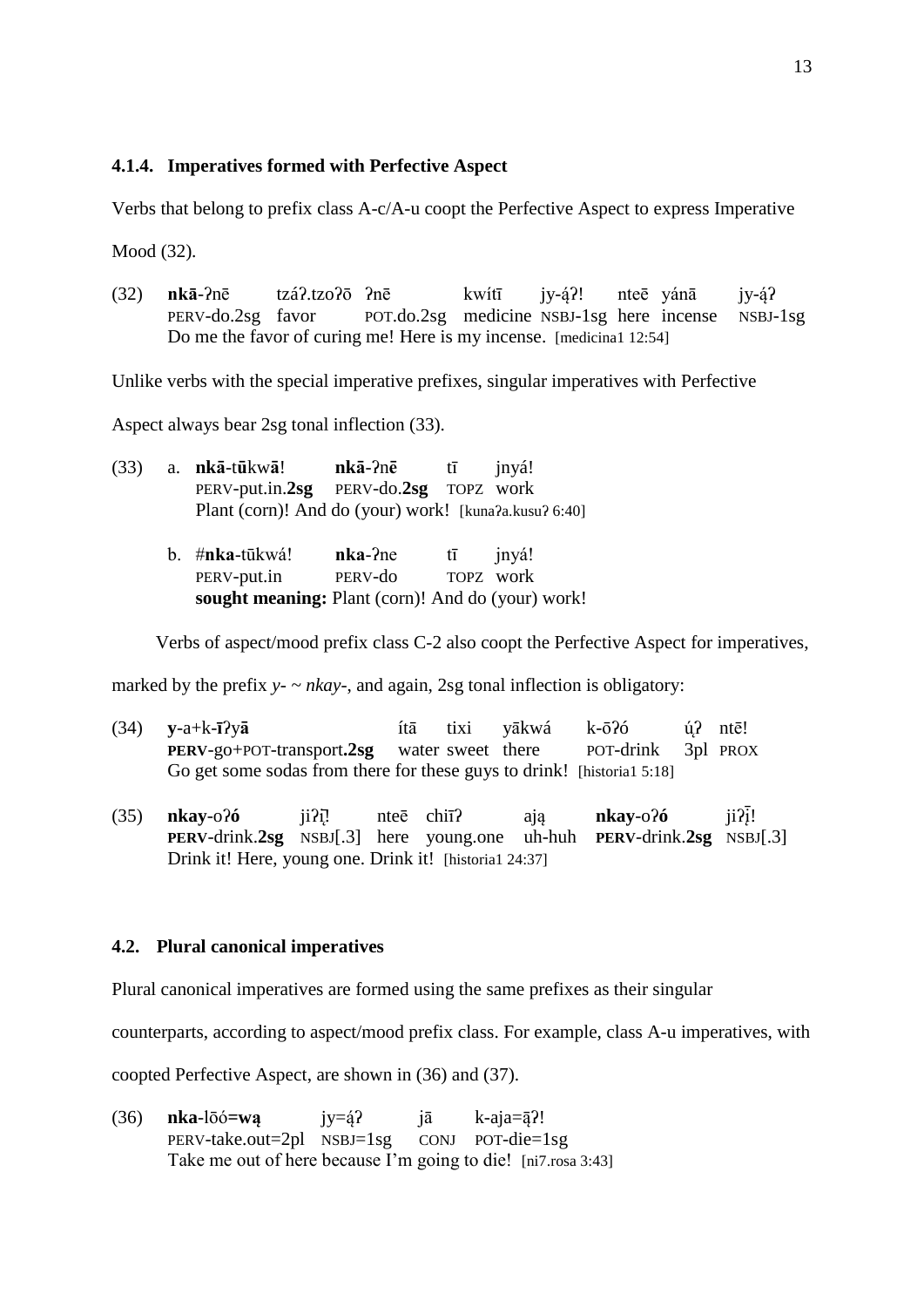(37) **nka**-suʔū**=wą** jnēʔ jiʔį̄ tī laaʔ nu nku-tiyaą=kāʔá! PERV-show=2pl dog NSBJ[.3] COND like.so NOMZ PERV-arrive.here=again[.3] Show them the dogs if they arrive here again like that! [cuento.DSF 5:12]

Unlike singular canonical imperatives, which omit person inflection if they have a prefix unique to Imperative Mood, plural canonical imperatives always occur with the 2pl enclitic *=wą*:

- (38) k-ya+tūʔú=**wą**! lyakwā n-kwanā=wą s-ūʔwá=ą̄ʔ? IMP-go+be.in=2pl why PERV-steal=2pl POSS-cargo=1sg Get up! Why did you steal my bag? [tres.hombres 2:29]
- (39) kwī-nána=**wą** tukwi k-aku=wą nt-ii=wą! IMP-ask.for=2pl what POT-eat=2pl HAB-want=2pl Ask for what you (pl.) want to eat! [kwini7.laja 14:51]

# **4.3. Irregular canonical imperative**

The verb *-aku* 'to eat' has an irregular imperative form. It is perhaps prefixless, with glottal

stop epenthesis to avoid an onsetless syllable.

(40) **ʔ**aku tī lākwīʔ! nakwę ná k-aku tī nāáʔ IMP.eat COND self.2sg say[.3] NEG POT-eat TOPZ 1sg You yourself, eat!, he said. I'm not going to eat. [cuento.DSF 9:47]

# **4.4. Verbs with (apparently) no imperative form**

Aspect/mood prefix-classes B-c (41) and C-a (42) verbs are mostly intransitive and non-

agentive. They tend to not occur in Imperative Mood, probably because the addressee has no

control over the action.

(41) Prefix class B-c

| -kiʔi           | 'get toasted'     |
|-----------------|-------------------|
| -kūná?          | 'get thrown away' |
| $-$ <i>jnii</i> | 'grow'            |

(42) Prefix class C-a

| -aja  | 'die'     |  |
|-------|-----------|--|
| -āsú? | 'get old' |  |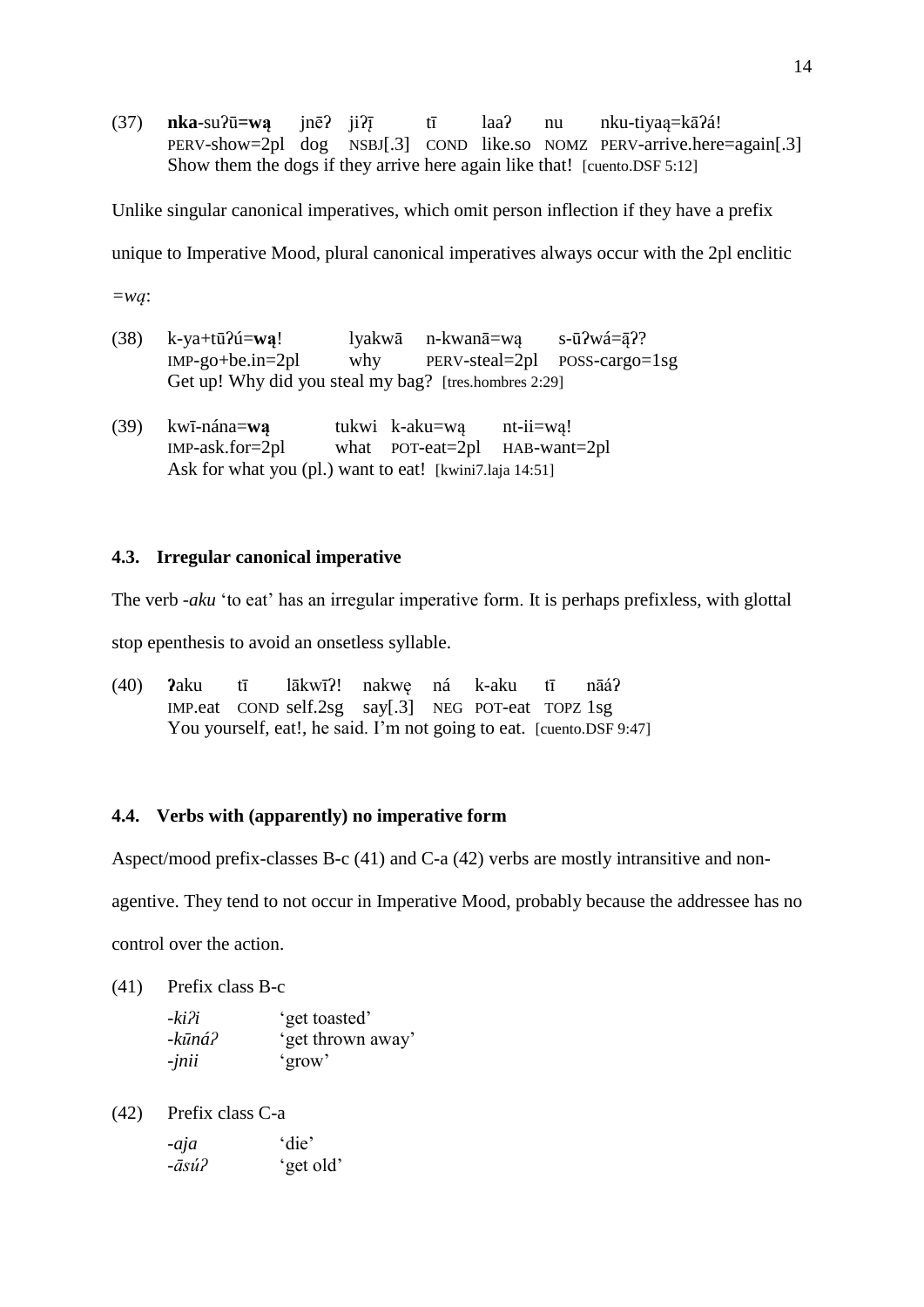*-ala* 'be born'

### **4.5. Summary and discussion of canonical imperatives**

Canonical imperatives are formed with one of the three Imperative Mood prefixes or by coopting the Perfective Aspect. Imperative formation is mostly predictable from prefix class. If an imperative verb has a prefix unique to Imperative Mood, 2sg tonal inflection is omitted. If the imperative coopts the Perfective Aspect, then 2sg tone is required. The use of 2sg tonal inflection disambiguates these imperatives from 3rd person Perfective verb forms with zero anaphora. Plural canonical imperatives always bear 2pl inflection.

| Aspect/mood<br>prefix class | <b>Imperative Mood</b> | 2sg tonal inflection<br>in imperative? | Perfective Aspect |
|-----------------------------|------------------------|----------------------------------------|-------------------|
| $A-2$                       | $kw(i)$ -              |                                        | $nkw(i)$ -        |
| $B-t$                       | $ku-$                  |                                        | $nku-$            |
| $B-y$                       | $k-$                   |                                        | $nk-$             |
| $A-c/A-u$                   | nka-                   | ✓                                      | $nka-$            |
| $C-2$                       | $y - \sim n$ kay-      |                                        | $y - \sim n$ kay- |
| $B-c$                       |                        |                                        | $nku-$            |
| $C-a$                       |                        |                                        | $nku-$            |

Table 3. Canonical imperative formation, compared with Perfective Aspect

As Table 3 shows, the prefixes unique to Imperative Mood (*kw(i)-*, *ku-*, *k-*) differ from their corresponding Perfective Aspect prefixes (*nkw(i)-*, *nku-*, *nk-*) by lacking the initial nasal. This suggests a morphological or historical connection between the two categories. It is possible that, historically, imperatives were simply formed by coopting the Perfective Aspect, as is done for verbs of prefix-classes A-u/A-c and C-2. This is in fact the case for 'strong imperatives' in Lachixío Zapotec (Sicoli 2010: 532), a language in the Zapotec group that is sister to Chatino. In Zenzontepec Chatino, all Habitual Aspect and Progressive Aspect prefixes, and most Perfective Aspect prefixes, have a preposed nasal. The Potential Mood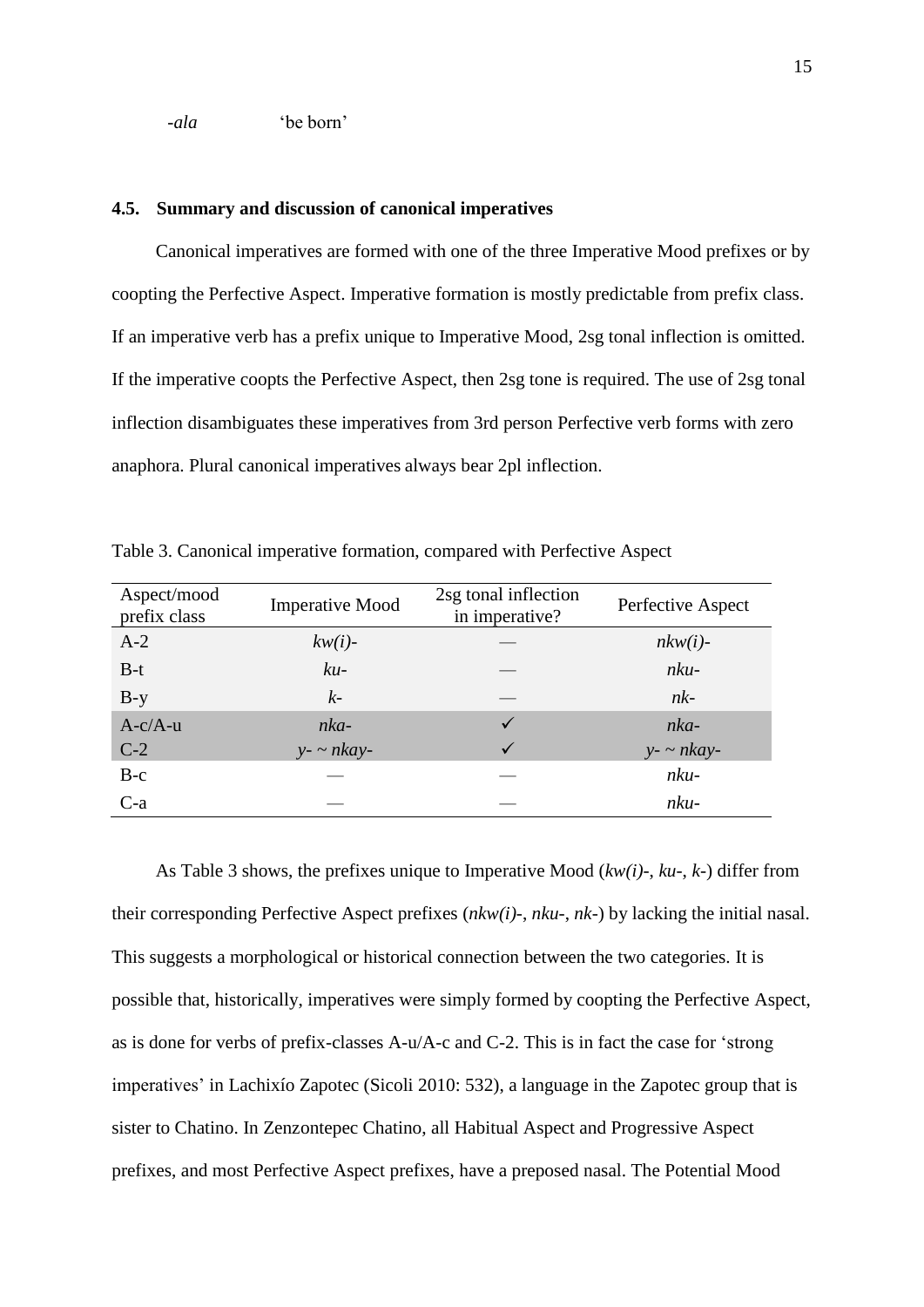prefixes and Imperative Mood prefixes do not. It seems that this nasal was perhaps a realis prefix at an earlier stage. The Perfective Aspect prefix *y-* is an exception, having no nasal, but it was a relatively recent Chatino innovation that has no Zapotec cognates with that function (Campbell 2011). The *nka-* Perfective Aspect prefix, which is coopted for Imperative Mood would be expected to have no initial nasal in that function. However, it is another Chatino innovation with no Zapotec cognates.

Coateco Zapotec (Beam de Azcona 2004) is like Zenzontepec Chatino in that Imperative Mood prefixes are nasal-less versions of the various Perfective Aspect prefixes. This shared pattern is either archaic, dating back to proto-Zapotecan, or it is due to language contact between Chatino and Coatecan languages.

## **5. Prohibitives and non-canonical imperatives**

This section describes several types of non-canonical imperatives: addressee-directed prohibitives (§5.1), 1st person directives and prohibitives (§5.2), and 3rd person directives and prohibitives (§5.3). What all of these types of directives share is that they are expressed with Potential Mood inflection and their directive nature is interpreted from context.

### **5.1. Prohibitives**

Prohibitives are directives that command what not to do. Addressee-directed prohibitives in Zenzontepec Chatino are formed with one of the standard negation particles preceding the verb, which is inflected for Potential Mood and 2nd person. For singular addressees, 2sg tonal inflection occurs:

(43) naʔā ʔnē jnyá! not.anymore POT.do.2sg work Don't work anymore! [nkwitzan.ti7i 15:28]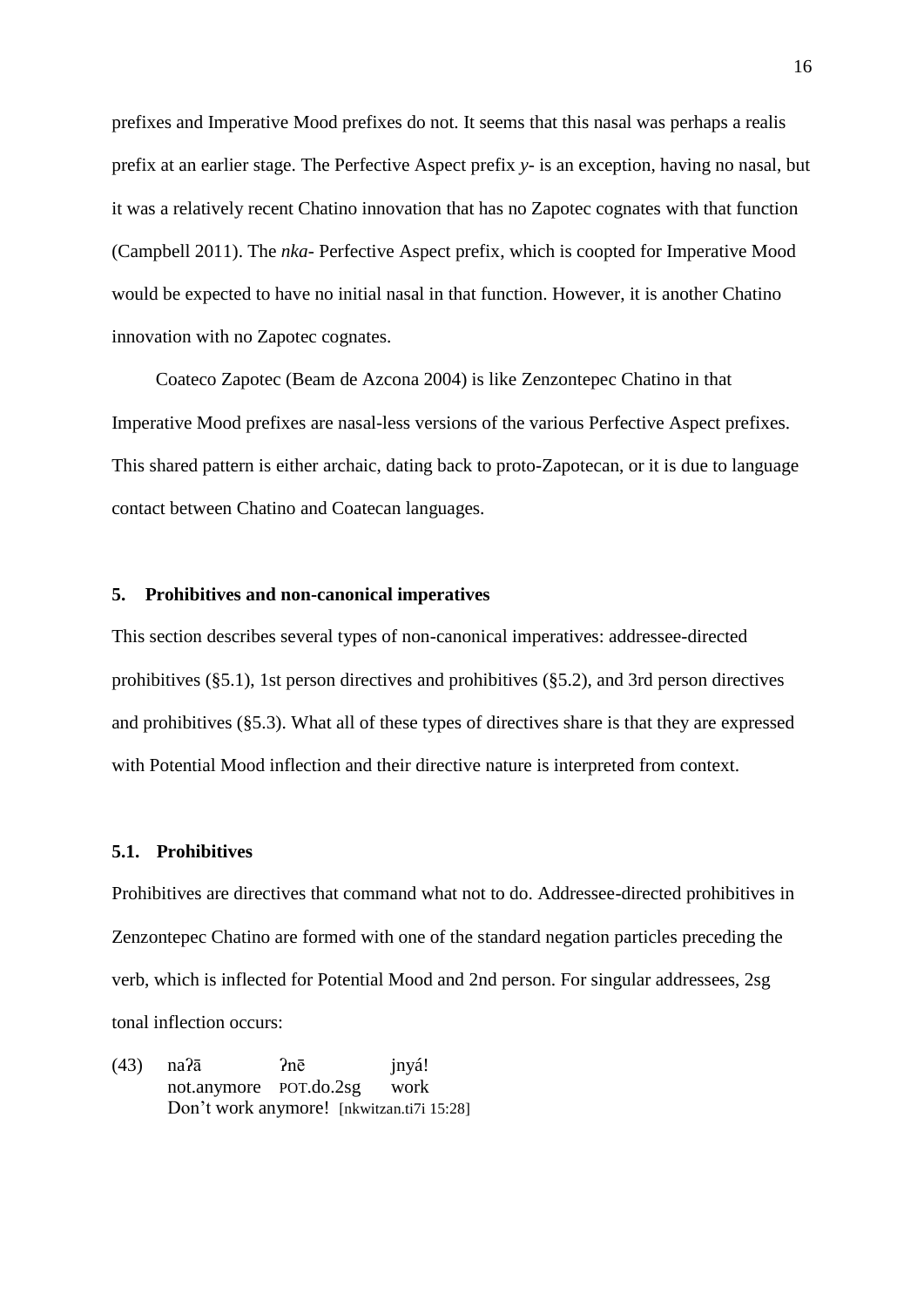(44) ná nīkwę̄ tu nāáʔ n-tákwī=ą̄ʔ kyaʔa! NEG POT.say.2sg HYPOTH 1sg STAT-be.hanging=1sg guilt Don't say that it is my fault! [nikolasa 3:16]

In 2nd person plural prohibitives, a negator precedes a verb with Potential Mood and 2pl

inflection:

(45) ná k-u-lā+tēʔé=wą lyoʔo=wą! NEG POT-CAUS-let.go+be.located=2pl spouse=2pl Don't abandon your wives!,

> ná ta+sāʔą́=wą lyoʔo nyatę̄! NEG POT.become+attached=2pl spouse person Don't hook up with (other) people's wives! [lo7o.suku7we 5:04]

The example in (46) shows a reflexive plural prohibitive.

 $(46)$  ná k-u-nu $\lambda$ u=wa j-wā! NEG POT-CAUS-destroy=2pl NSBJ-2pl Don't destroy yourselves! [lo7o.suku7we 4:35]

Huddleston (2002) points out that non-agentive verbs that tend to not occur in

imperatives, such as Zenzontepec Chatino prefix class B-c and C-a verbs (§4.4), may more

likely occur in prohibitives. The verb in (47), *-aka* 'be', is a class C-a verb as a prohibitive.

(47) ná k-aka kwaʔą tzaka chu to kiī chu kixę̄ʔ! NEG POT-be 2pl one NOMZ.H at grass NOMZ.H wild Don't be men of the grass or men of the wild! [lo7o.suku7we 4:36]

Verbs of emotion and cognition tend to not occur in canonical imperatives in Zenzontepec

Chatino but regularly occur in prohibitives:

- (48) ná k-uwe=tīʔ=wą! NEG POT-get.ground=living.core=2pl Don't be sad! [ntelinto.itza? 2:08]
- (49) ná k- $\overline{n}$  tula k- $\overline{n}$ ! nkā- $\overline{n}$ ē! NEG POT-feel.2sg what POT-feel.2sg PERV-do=2sg 'Don't think what you'd think! Do it!' [kuna7a.kusu7 7:19]

The verb *-aku* 'eat', which has an irregular imperative form (§4.3), has irregular

prohibitive forms fused with negators: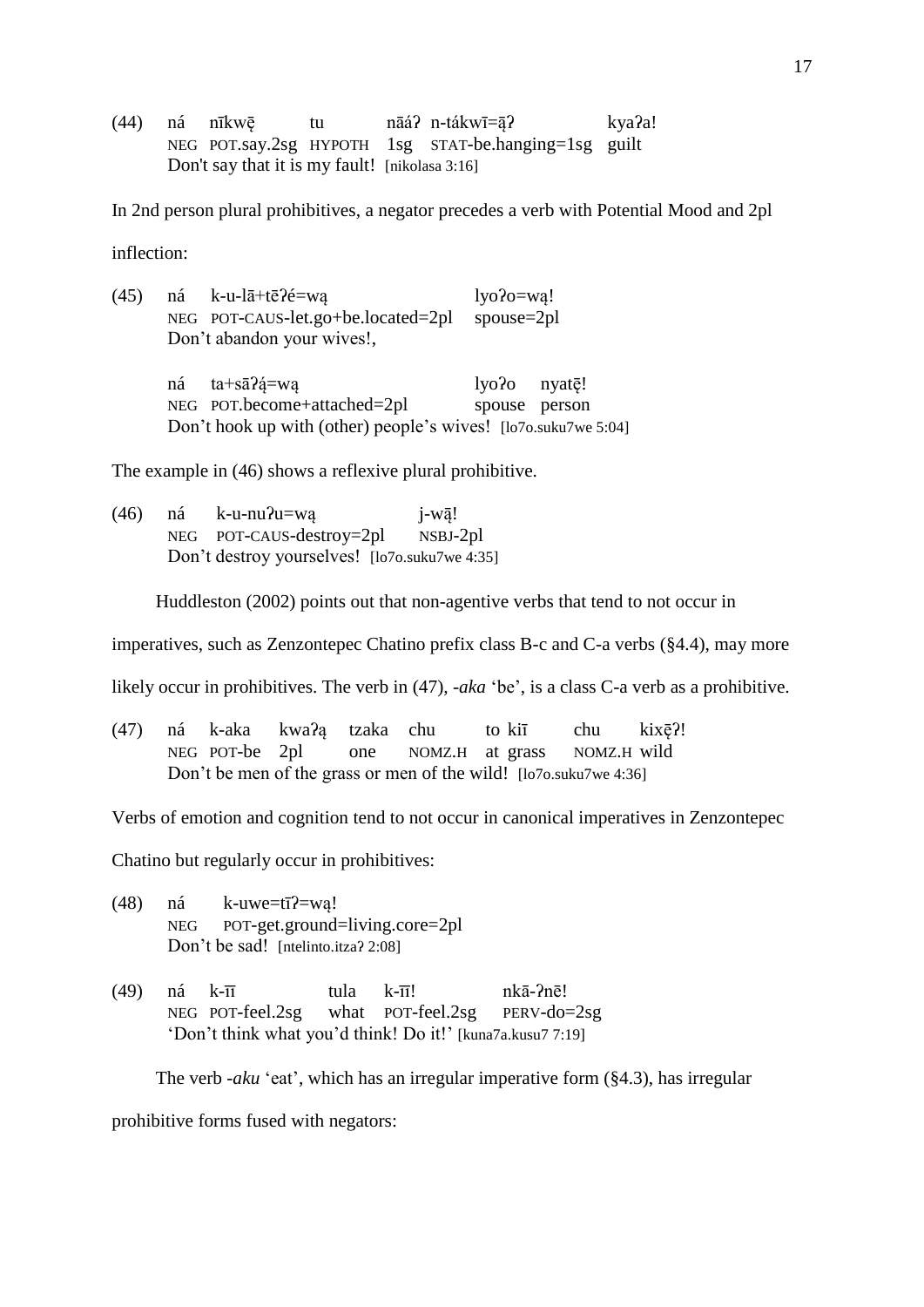(50) naʔā-kū sukā! naʔā-kū jnyáʔ! not.anymore-eat.2sg sugar not.anymore-eat.2sg chili.pepper Don't eat sugar anymore! Don't eat chilis anymore!,

> naʔā-kū kuweʔ! ná tukwi k-ākū! not.anymore-eat.2sg pork NEG what POT-eat.2sg Don't eat pork anymore! Don't eat anything! [historia.medicina1 22:44]

## **5.2. 1st person directives**

1st person directives are commands in which the speaker includes him/herself with the

addressee as the target of the command. In Zenzontepec Chatino, these are expressed by

inflecting the verb with Potential Mood and 1st person plural inclusive pronouns:

| $(51)$ k- $\bar{o}$ ?6 | naa | $\overline{\text{ni}}$                  |
|------------------------|-----|-----------------------------------------|
| POT-drink 1pl.inc now  |     |                                         |
|                        |     | Let's drink now!' [amigo.borracho 3:25] |

(52) tyatīkwá=ą  $ji2\overline{j}$ =yu  $j\overline{a}$  ty $\overline{a}$ ?ná=yu! POT.help=1pl.inc NSBJ=3sg.M CONJ unfortunate=3sg.M Let's help him because he's unfortunate! [matrimonio.escarabajo 2:07]

Prohibitive 1st person directives are preceded by a negator particle, but are otherwise the

same:

(53) ná k-ii naa laaʔ NEG POT-feel 1pl.inc like.so Let's not think that way! [familia 21:59]

These directives and prohibitives are homophonous with other 1pl inclusive Potential

Mood forms, but context determines the specific communicative function. The verb 'go' is

unique in that it has an irregular, even suppletive, hortative form: *kyáʔą* 'let's go!':

(54) **kyáʔą** nyaʔa=na tī tza.jnyāʔá HORT.go.1pl.inc POT.see=1pl.inc COND true Let's go see if it's true! [sol.y.luna 6:35]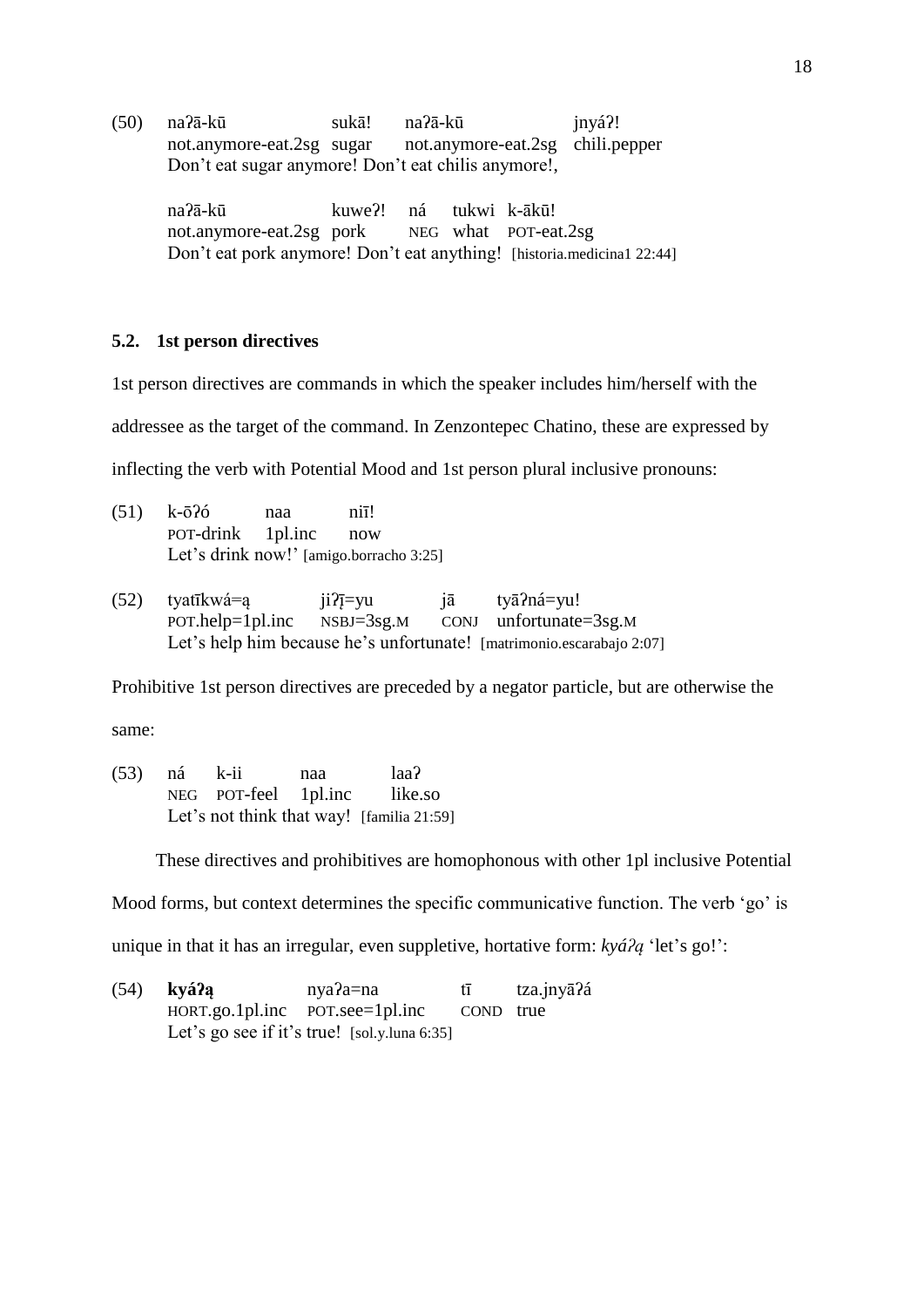### **5.3. 3rd person directives**

Formally, 3rd person commands are like other non-canonical imperatives. They use Potential

Mood and person inflection (55), which, being 3rd person, may be omitted if the referent is

highly topical:

(55) chaą=jų̄ʔ lō nu k-a+tāká jūntá! POT.come=3pl when POT-be+exist meeting That they come when there is a meeting! [lo7o.suku7we 7:12]

The following passage is an elder from Santa María Tlapanalquiahuitl enacting how

elders advise incoming authorities about how village people should behave under their watch.

It is full of 3rd person prohibitives:

(56) ná k-ūrá+tyáʔā=jų̄ʔ!, NEG POT-hit+companion=3pl That they don't fight each other!

> ná tukwi=rūʔ la kosā nu ki-kwiʔ nyatę̄ nk-ā+kūʔwí=jų̄ʔ! NEG what=even be thing NOMZ POT-speak person PERV-be+drunk=3pl That the people don't say things because they're drunk!,

lóʔō ná tyeję̄+leta=jų̄ʔ tzáʔ kūʔwí! and NEG POT.pass+path=3pl thing drunk and that they don't get too drunk!

wisāʔ laaʔ tz-aa tī kwaʔą! for that like.so POT-go TOPZ 2pl For that, you (pl.) will go! [lo7o.suku7we 6:52]

The final directive of the passage is addressed to the new authorities using the 2nd person plural. It is cast in Potential Mood because it is not a typical canonical directive with an expected immediate response.

### **6. Other addressee-directed command strategies**

While there is a delimitable morphological category of Imperative Mood for canonical (2nd person) imperatives, there are other strategies available for directing addressees. Like other non-canonical directives (§5), they use the Potential Mood, but with 2nd person inflection.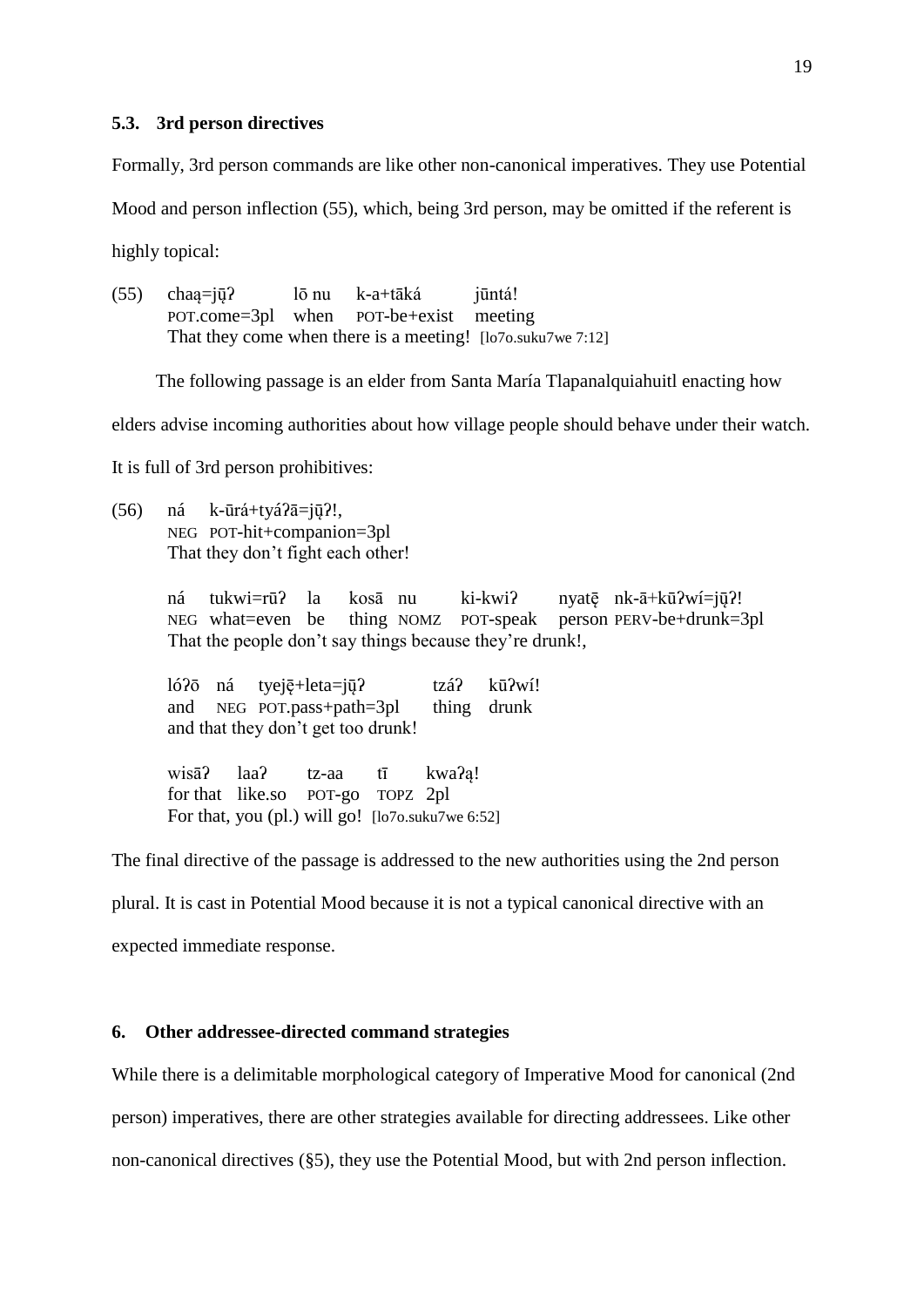Pragmatic and sociocultural factors play roles in their use, and they display a range of illocutionary force and interactional nuance, from soft commands to stern demands, even threats, manipulations, humble pleas, or idealistic decrees about how people should act. For example, the directive in (57) is a command that is made less direct by packaging it as a statement.

(57)  $tz-a=\overline{\phantom{a}}\overline{\phantom{a}}\overline{\phantom{a}}\overline{\phantom{a}}\overline{\phantom{a}}\overline{\phantom{a}}\overline{\phantom{a}}\overline{\phantom{a}}\overline{\phantom{a}}\overline{\phantom{a}}\overline{\phantom{a}}\overline{\phantom{a}}\overline{\phantom{a}}\overline{\phantom{a}}\overline{\phantom{a}}\overline{\phantom{a}}\overline{\phantom{a}}\overline{\phantom{a}}\overline{\phantom{a}}\overline{\phantom{a}}\overline{\phantom{a}}\overline{\phantom{a}}\overline{\phantom{a}}\overline{\phantom$ POT-go=dig.2sg graveyard CONJ POT-CAUS-be.in+hidden=1pl.inc one dog You'll go dig in the graveyard, because we're going to bury a dog! [novio 2:15]

The example in (58) is a plea for forgiveness. It conveys deference and no response is

necessarily expected.

(58)  $\text{?ne+}$ jlyū=tī? jy-ą́?! POT.do+big=living.core.2sg NSBJ-1sg Forgive me! [cuento.DSF 9:50]

A directive can be presented as an offer, but a forceful one with an expectation of acceptance,

which is a hallmark of food and drink sharing practices in Mesoamerica (see e.g. Kearney

1972).

(59) k-ākū chojo perū wá níjīkwáʔ létā tzoʔō nt-aku! POT-eat.2sg watermelon DIST extremely very good HAB-eat[.3] Eat that watermelon! It is extremely good to eat! [ni7.mateya 5:29]

A directive can also be formulated as a question, as in the first line of (60), which is a desubordinated conditional clause. This strategy of desubordinated clauses as questions and then as commands is common in rural Oaxacan Spanish: *¿Si va a comer?!* 'If you're going to eat?!', or *¿Que no va a comer?!* 'That you're not going to eat?!'. It is not clear yet if this

Chatino strategy is due to Spanish influence or vice versa.

(60) tī nt- $\overline{u}$  tz-āā la nto kvā? jō?ó= $\overline{V}$ ?! COND HAB-want.2sg POT-go.2sg to face slope sacred=DIST Do you want to go to the top of the mountain?!,

yākwá tz-āā tíniī! nakwę there POT-go.2sg now say[.3] You'll go there now!, he said,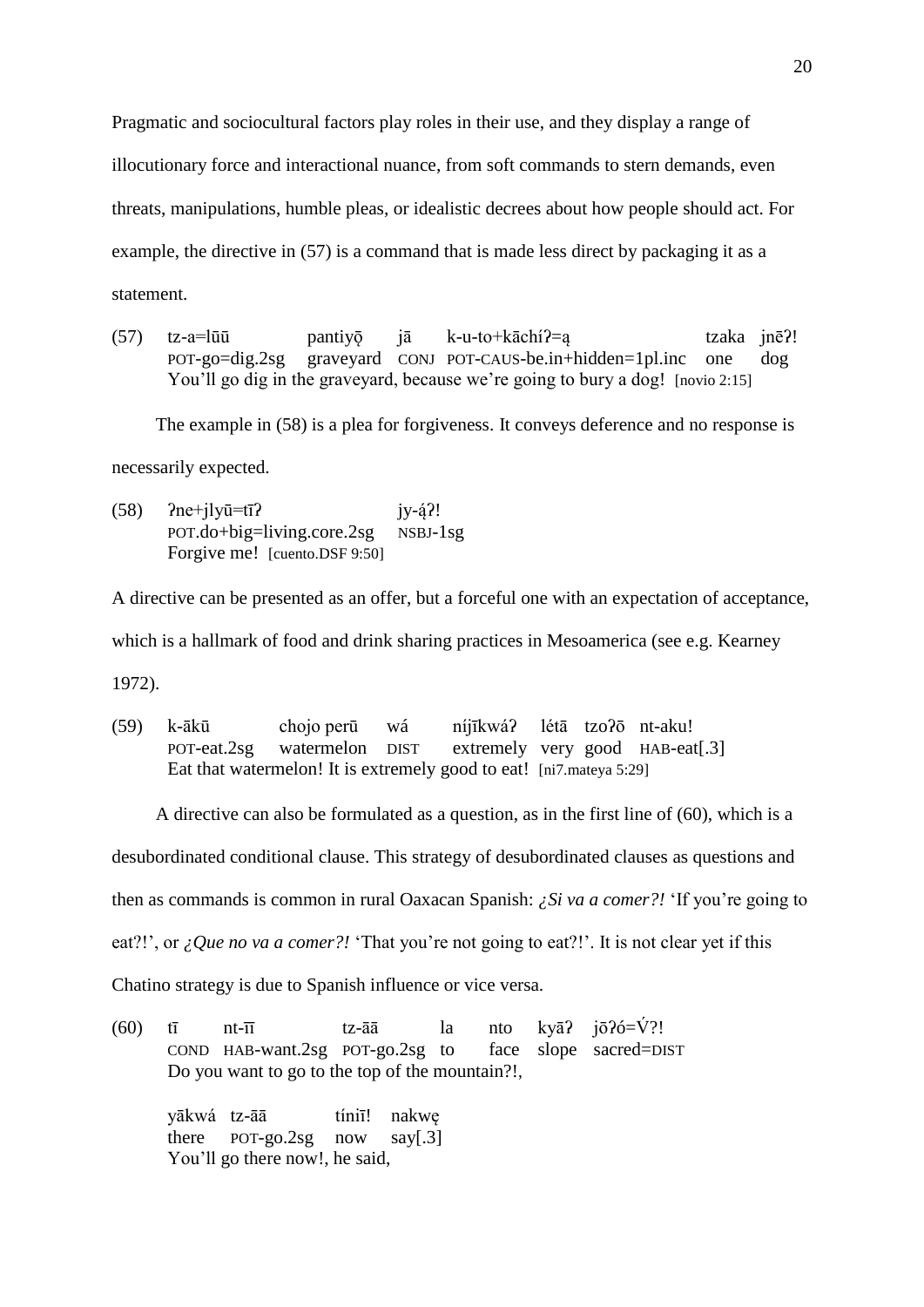jā tz-a+kyāʔā tzaka kwénā jy-ą́ʔ! CONJ POT-go+transport.2sg one snake NSBJ-1sg because you'll bring me a snake! *[juan.oso 3:49]* 

The desubordinated clause as question and directive in (60) is followed by two nonimperative addressee-directed commands in the Potential Mood. The scene is a priest commanding a troublesome youth what to do. The two final commands in the passage are pragmatically strong with no room for dissent. Potential Mood thus does not always attenuate the force of commands.

Another command strategy is to drop a question on someone out of nowhere, building

in a presupposition that the action will occur, limiting the addressee's freedom (61).

(61) lakwa k-iso= $\bar{a}$ ? jí nu k-ūjwī j-nā torō mpayū=V??! how.much POT-pay=1sg NSBJ.2sg NOMZ POT-kill NSBJ-DEF bull beige=NVIS How much am I gonna pay you to kill the beige bull?! [vaquero 6:41]

Threats may be strong, non-imperative directives. The sequence in (62) begins with a

question that is formally a statement, which is followed by further statements, altogether

yielding a strong command and threat.

 $(62)$   $2n$ e+k-ākā ná  $2n$ e+k-ākā l-aa tzá $2n$  ni-kwi $2$  nāá $22!$ POT.do+POT-be.2sg NEG POT.do+POT-be.2sg STAT-be word HAB-speak 1sg Are you going to carry out or not carry out what I am saying?!

jā nāáʔ ki-jnā=ą́ʔ laʔā tī laaʔ nu ná ná ʔne+k-ākā CONJ 1sg POT-flee=1sg well COND like.so NOMZ 1sg neg POT.do+POT-be.2sg Because, me, I'm going to leave, well, if it's the case that…, that you do not succeed

 $tz$ - $\bar{a}$  tz-a+lō $\bar{c}$  iī jūtī tz-a+kūná?! POT-go.2sg POT-go+with.2sg NSBJ father.2sg POT-go+get.thrown.out[.3] in taking your father so that he get tossed away! [santa.maria2 4:18]

One can use 1st person reference to espouse what a collective and inclusive 'we' should do, and how 'we' should live, in order to politely direct someone in how they should act. In (63), a man respectfully advises a woman of similar age how to get through some problems she is facing.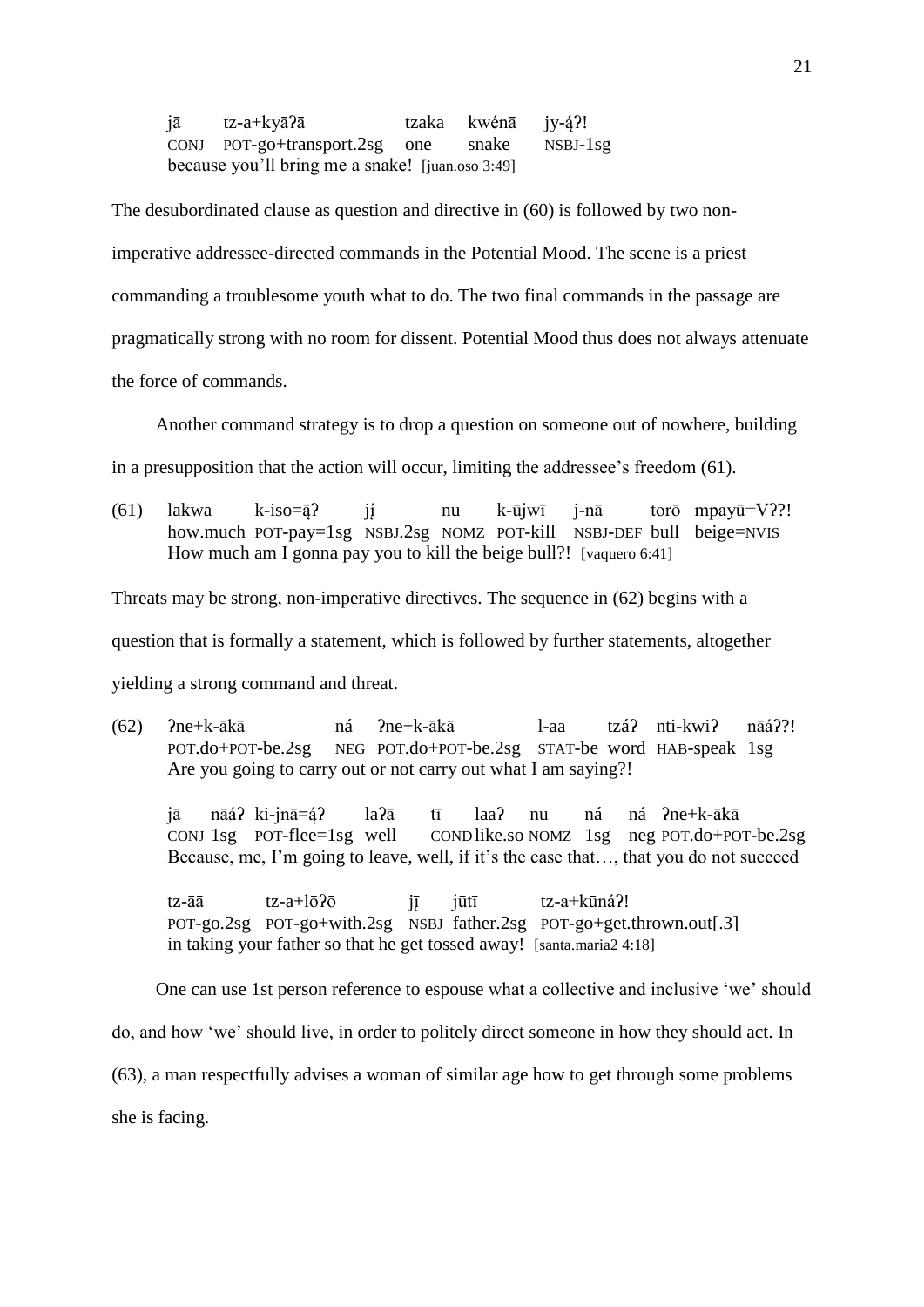(63) nu jā chukwi laa? $\equiv$ kā?á tāá=na  $\equiv$  xile ji-nā! but entirely like.so=also POT.give=1pl.inc strength NSBJ-1pl.inc But just like that too we need to give our efforts!

k-unána naa j-nā tza tzáą̃ tza tzáą̃ POT-ask.for 1pl.inc NSBJ-1pl.inc one day one day We're going to ask ourselves each day for...

l-aa k-aku naa l-aa k-ōʔó=na! STAT-be POT-eat 1pl.inc STAT-be POT-drink=1pl.inc what we're going to eat and what we're going to drink!

tukwi=rúʔ ītzáʔ nu nte-tiyaą sę ntoǫ nyāʔā what=more issue REL PROG-arrive.here base face.1pl.inc POT.see.2sg Whatever other problem confronts us, you see,

wi? ntii nāá? ji?í nti-kwi?= $\bar{a}$ ? lō nyā?ā NVIS HAB-want 1sg NSBJ.2sg HAB-speak=1sg like.so POT.see.2sg that is what I want to tell you, you see.

nkā-ʔnē nu tzaka tīké=rī tzaka! PERV-do.2sg NOMZ one heart=only one Do it with all your heart! [ntetakan7.jute7 6:31]

The last line of the preceding discourse is a canonical 2sg imperative, wrapping up the whole advice sequence as a set of directives.

## **7. Conclusion**

Though constituent order is typically discourse-based and fairly flexible in Zenzontepec Chatino (§3), it is firmly fixed in imperatives at VS/VAO, the basic constituent order of the language. Almost all canonical imperatives have the verb in absolute initial position, with a preceding adverb in only a couple of examples. Even in non-canonical directives there is a strong preference for verb-initial syntax.

In Zenzontepec Chatino, canonical imperatives form a discrete morphological category, the Imperative Mood, which is realized by one of three imperative prefix allomorphs or by coopting the Perfective Aspect. Singular person tone occurs only when Perfective Aspect is coopted. The selection of imperative prefix or Perfective Aspect is purely morphological, not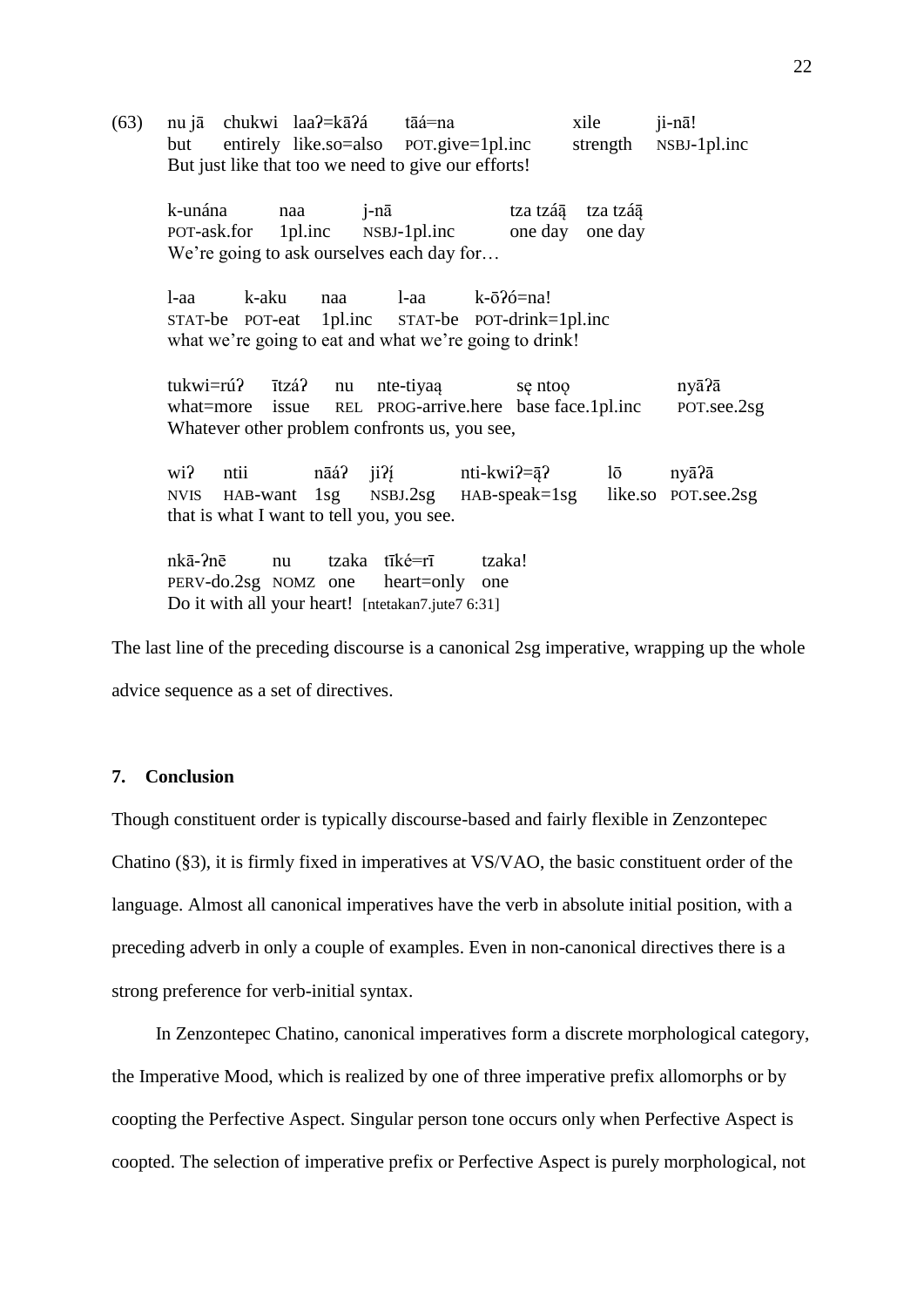pragmatic; it is based on inflectional class membership of the verb. In contrast, in Lachixío Zapotec (Sicoli 2010) commands are made stronger by perfectivity, and this is also the case in Ashaninka (Mihas, chapter X).

For all other commands, the polyfunctional Potential Mood category is employed. These include non-addressee oriented directives, non-imperative 2nd person commands, and prohibitives of all types, the last being parallel to the use of Irrealis in prohibitives in Korowai (De Vries, chapter X). All commands that are not canonical imperatives have obligatory person marking. No 1sg directives have been documented. This summary of the formal realization of commands is represented in Figure 3.

|                 | basic directives     | alternative command<br>strategies | prohibitives      |
|-----------------|----------------------|-----------------------------------|-------------------|
| 2sg             | Special prefixes, or |                                   |                   |
| 2 <sub>pl</sub> | Perfective Aspect    |                                   | $NEG + Potential$ |
| 1pl.inc         |                      | <b>Potential Mood</b>             | Mood              |
|                 |                      |                                   |                   |

Imperative Disambiguating subject marking (sg); morphologically complex; one category and purpose with many forms

commands Subject marking present; pragmatically complex; one formal category with many and nuanced purposes

Figure 3. Zenzontepec Chatino Command structures

Mood

**Other** 

Of particular note is where the complexity lies. Canonical imperatives have complex and even idiosyncratic morphology, with rigid syntax, while the wide range of other types of commands are morphologically uniform but pragmatically complex. This is a microcosm of broader Zenzontepec Chatino grammar and discourse: it has prodigious morphological complexity and fluid, highly context-determined syntax and discourse. The two domains are very different, but both are where the action is.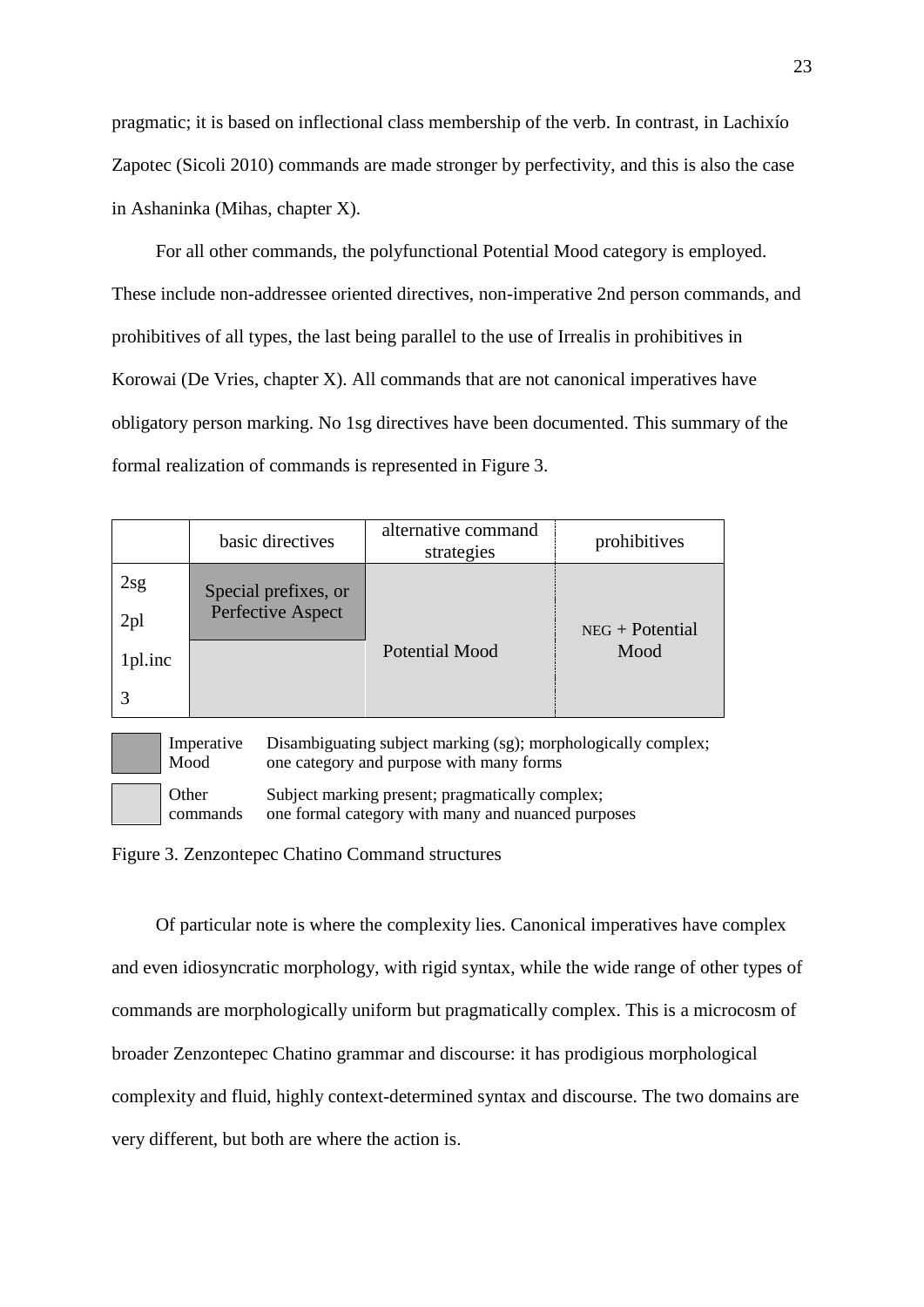### **References**

- Aikhenvald, Alexandra Y. 2010. *Imperatives and Commands*. Oxford: Oxford University Press.
- Angulo, Jaime de. 1933. 'The Chichimeco language (Central Mexico)', *International Journal of American Linguistics* 7: 152–194.
- Beam de Azcona. 2004. 'A Coatlán-Loxicha Zapotec grammar (Mexico)', Ph.D. dissertation, University of California, Berkeley.
- Boas, Franz. 1913. 'Notes on the Chatino language of Mexico', *American Anthropologist, New Series* 15: 78–86.
- Campbell, Eric. 2011. 'Zenzontepec Chatino aspect morphology and Zapotecan verb classes', *International Journal of American Linguistics* 77: 219–246.
- Campbell, Eric. 2013a. 'The internal diversification and subgrouping of Chatino', *International Journal of American Linguistics* 79: 395–420.
- Campbell, Eric. 2013b. 'Documentation of Zenzontepec Chatino Language and Culture', *The Endangered Languages Archive*. London: SOAS, [http://elar.soas.ac.uk/deposit/0185.](http://elar.soas.ac.uk/deposit/0185)
- Campbell, Eric. 2015. 'Valency classes in Zenzontepec Chatino', pp 1371–1406 of *Valency Classes in the World's Languages*, Vol 2, *Case studies from Austronesia, the Pacific, the Americas, and theoretical outlook*, edited by Andrej Malchukov and Bernard Comrie. Berlin: De Gruyter Mouton.
- Campbell, Eric. 2016. 'Tone and inflection in Zenzontepec Chatino', in *Tone and Inflection: New facts under new perspectives*, edited by Enrique L. Palancar and Jean Léo Léonard, 141–162. Berlin: De Gruyter Mouton.
- Campbell, Eric. To appear. 'Layered complexity in Zenzontepec Chatino verbal inflectional classes', *Inflectional complexity: New lights from the Oto-Manguean languages of*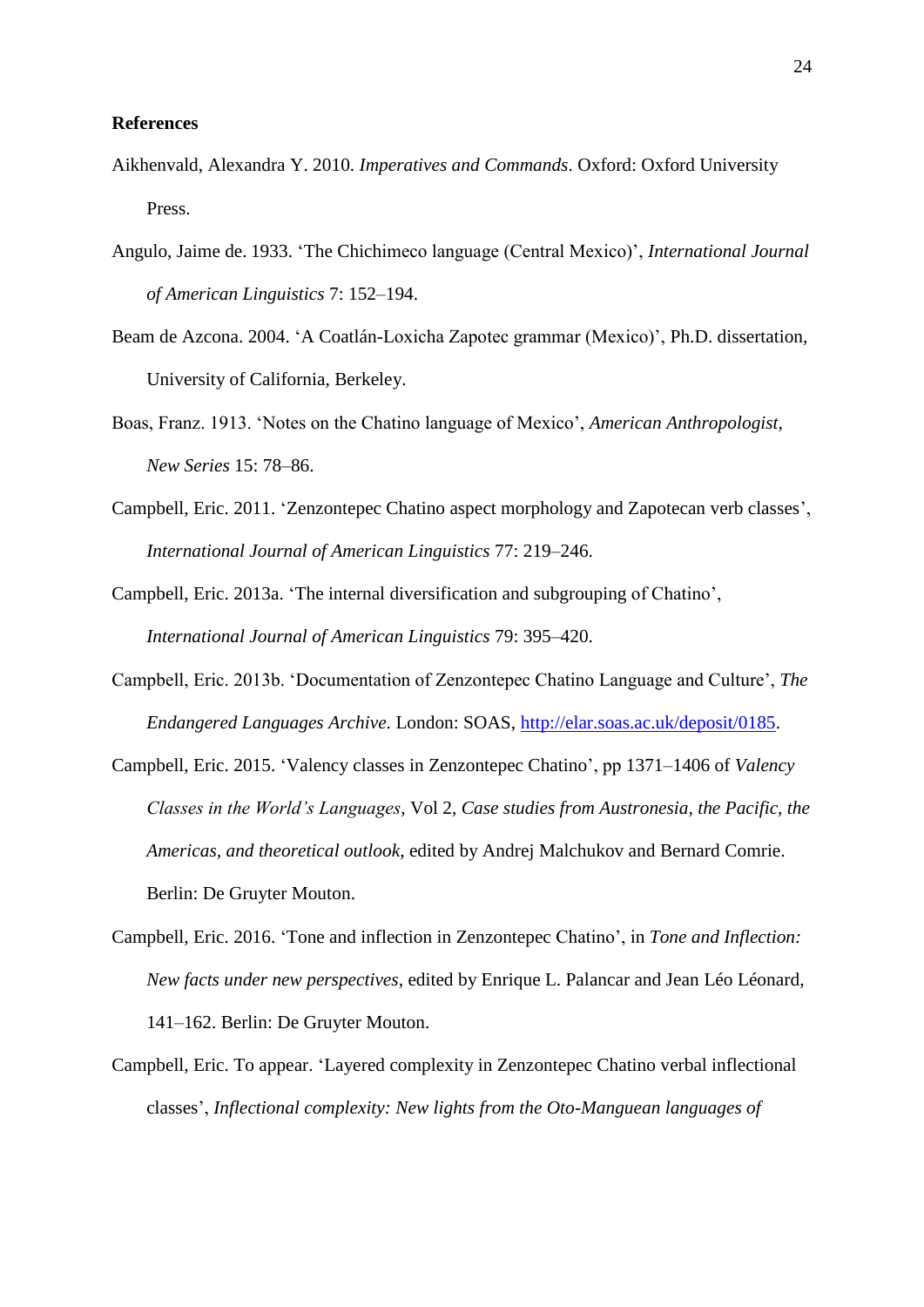*Mexico*, edited by Enrique L. Palancar; Matthew Baerman; and Timothy Feist. Publisher TBD.

- Cruz, Emiliana and Woodbury, Anthony C. 2014. 'Finding a way into a family of tone languages: The story and methods of the Chatino Language Documentation Project', *Language Documentation & Conservation* 8: 490–524.
- Dalrymple, Mary and Nikolaeva, Irina. 2011. *Objects and Information Structure*. Cambridge: Cambridge University Press.
- Huddleston, Rodney. D. 2002. 'Clause type and illocutionary force', pp 851–945 of *The Cambridge Grammar of the English Language*, edited by Rodney D. Huddleston and Geoffrey K. Pullum. Cambridge: Cambridge University Press.
- Kearney, Michael. 1972. *The Winds of Ixtepeji: World view and society in a Zapotec town*. New York: Holt, Reinhart and Winston.
- Malchukov, Andrej; Haspelmath, Martin; and Comrie, Bernard. 2010. 'Ditransitive constructions: a typological overview', pp 1–64 of *Studies in Ditransitive Constructions: A Comparative Handbook*, edited by Andrej Malchukov; Martin Haspelmath; and Bernard Comrie. Berlin: De Gruyter Mouton.
- Palancar, Enrique L. 2011. 'Revisiting the conjugation classes of Eastern Highlands Otomi', *Language Typology and Universals* 64: 213–236.
- Sadock, J. & Arnold Zwicky. 1985. 'Speech act distinctions in syntax', pp 155–196 of *Language Typology and Syntactic Description*, Vol. 1, edited by Timothy Shopen. Cambridge: Cambridge University Press.
- Sicoli, Mark A. 2010. 'Shifting voices with participant roles: Voice qualities and speech registers in Mesoamerica', *Language in Society* 39: 521–553.
- Smith Stark, Thomas C. 2002. 'Las clases verbales del zapoteco de Chichicapan', pp 165– 212 of *Memorias del VI Encuentro Internacional de Lingüística en el Noroeste*, Vol. 2,